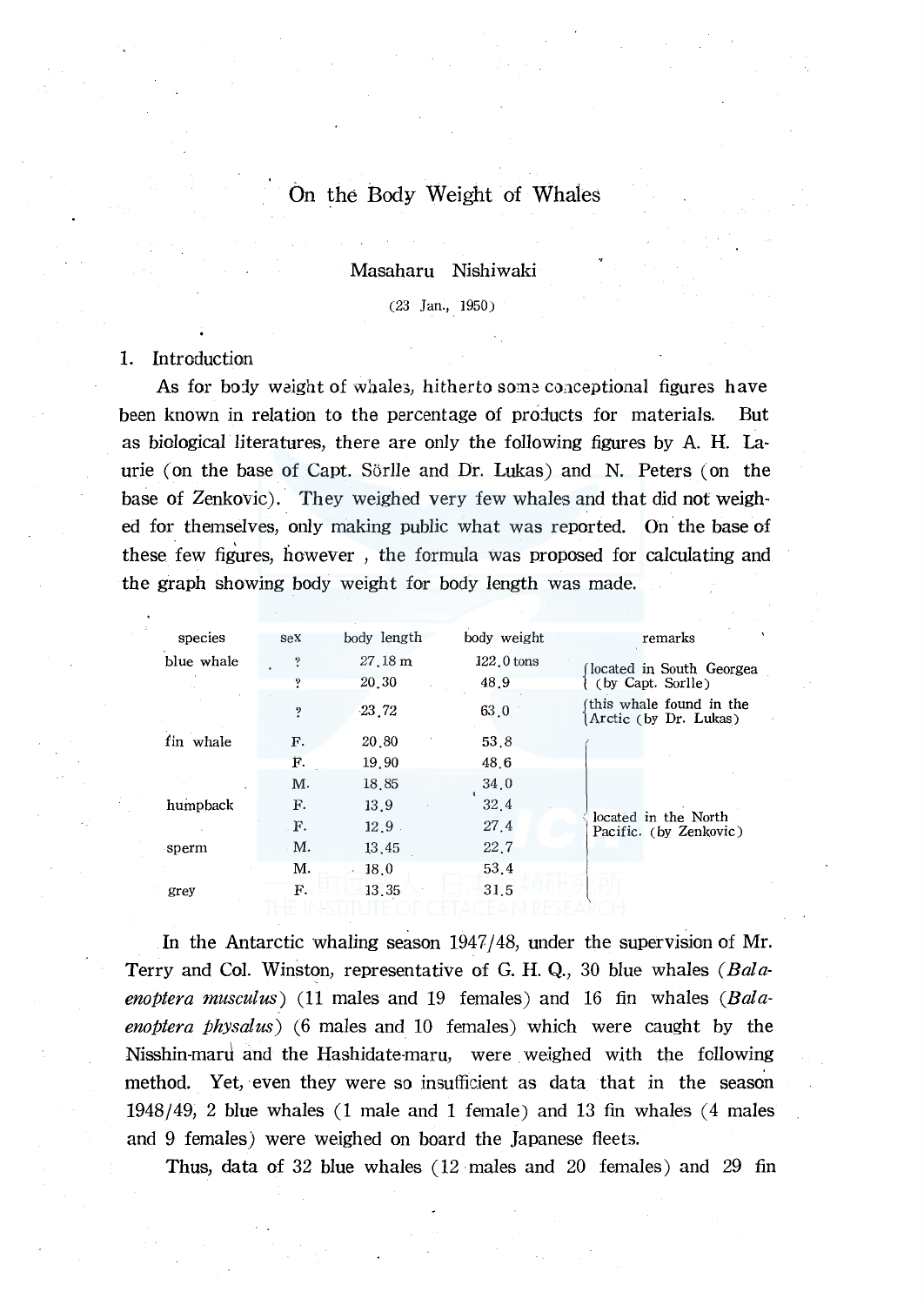whales (10 males and 19 females) were collected. Here, the author makes public these data with some observation. Indeed,. what a hard job the whale body weighing was. It was carried out in the frigid Antarctic O· cean with storming snow and piercing winds for some hours.

The author is very grateful to General manager and his staffs and, workers for their endeavour contributing much to the whaling field.

2. Method of work.

When a whale was ascending on the slip way, the former whale had been thrown into the boiler, without a part of it left on the flensing deck of the factory ship. As soon as the whale stopped on the deck and finished to be measured its length, rough dissecting began and at the same time, whale carcass which had been classified in each part was further dissected into easy blocks for weighing. Bones were cut into about 50 to 60 cms cube and weighed with a 200 kg. platform scale. Of course great care was paid not to double weigh and add the same block. Thus dissected and weighed blocks were added in each part of them (e. g. blubber muscle, large intestine, kidney, etc.) to be proposed as data. Sawdusts and scraps were collected into the item "others" but blood left flowing was unable to be weighed, Stomach and intestine contents, urine and show were excluded.

The classification is shown in the table at the end of this report. There are five parts roughly divided, blubber, muscle, internal organs, bones and others. Individual figures, for instance, on pancreas, oesophagus; blubber of lower jaw etc., are not always accurate, but what is collected as internal organs or blubber is reliable to be correct. This is due to the difference of dissecting methods between the· Hashidate-maru and the Nisshinmaru and to attachment to other parts by times and manners. For instance, pancreas was weighed with stomach or intestines; or oesophagus was measured with trachea, or blubber was classified in different ways by each whale.

In the appendaged table, there are some whales with oil yield, which was not always obtained from the one whale only but was calculated **out.**  After scrutinizing the calculating standard, however, it was considered so reliable that they were similarly treated.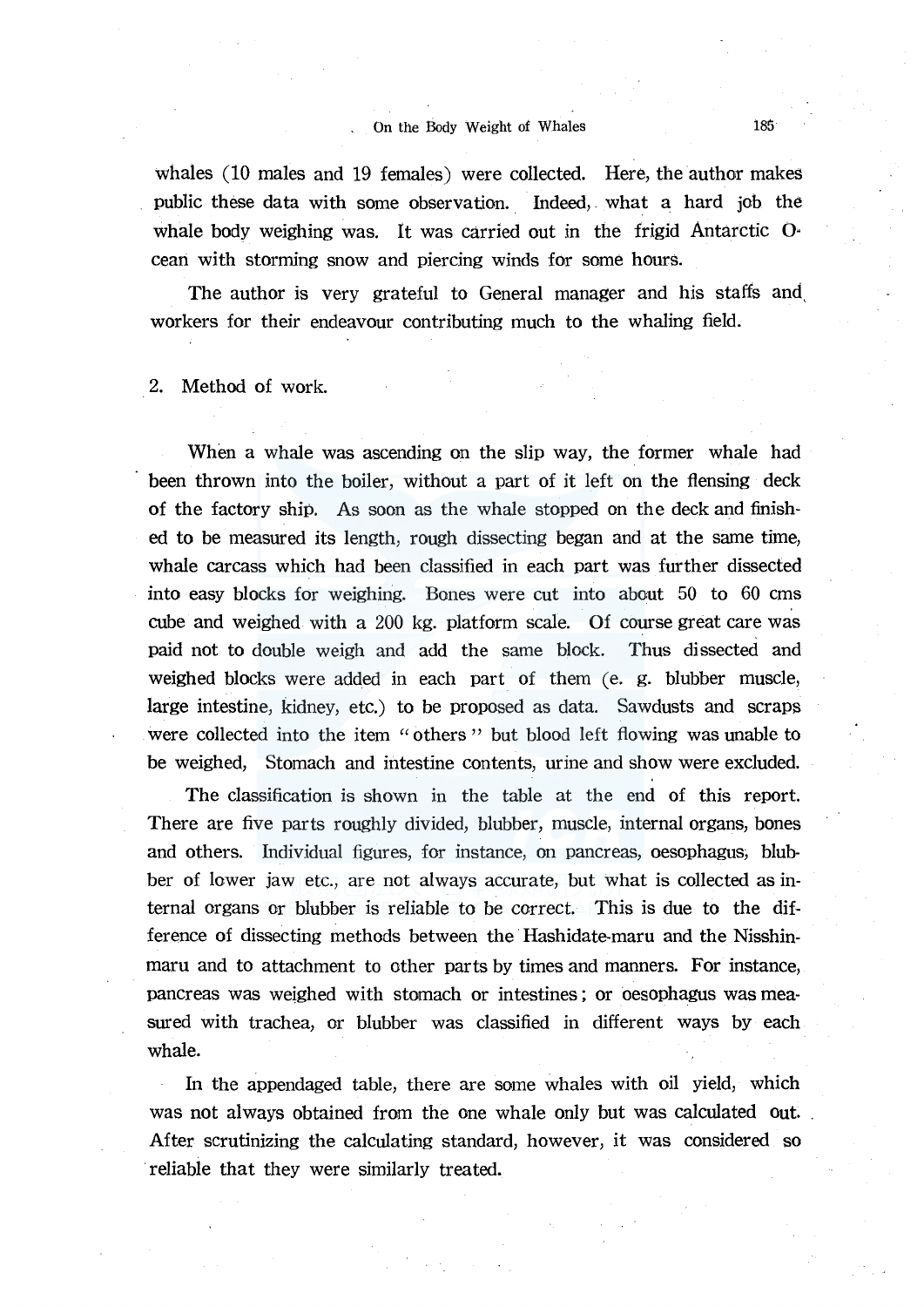Body weight and length. 3.

With the close relation between body weight and length, the more the latter increases, the more the former increases. If whales were of quite same shape, theoretically 'doubled body length should increase the body weight cubicly.

> Weight of Whales According to Body Length (Blue Whale) Fig. 1.



Fig. 1 shows body weight of blue and fin whales in the ordinate and body length in the abscissa.

Observation of Fig. 1 gives clear trend of body weight increase in proportion to body length increase. Difference of body weight between male and female scarcely seems to change. For whales of the same length, rather speaking, male seems a little heavier.

The remarkable difference of weight in individuals of the same length probably means the seasonal variation. For instance, a male of 74 feet and 77 tons, a male of 75 feet and 86 tons, a male of 77 feet and 98 tons, a male of 83 feet and 107 tons, 3 females of 76 feet, a female of 81 feet and 69 tons etc. were captured after the middle of January. On the contrary, a male of 76 feet and 63 tons, a male of 81 feet and 77 tons, a female of 78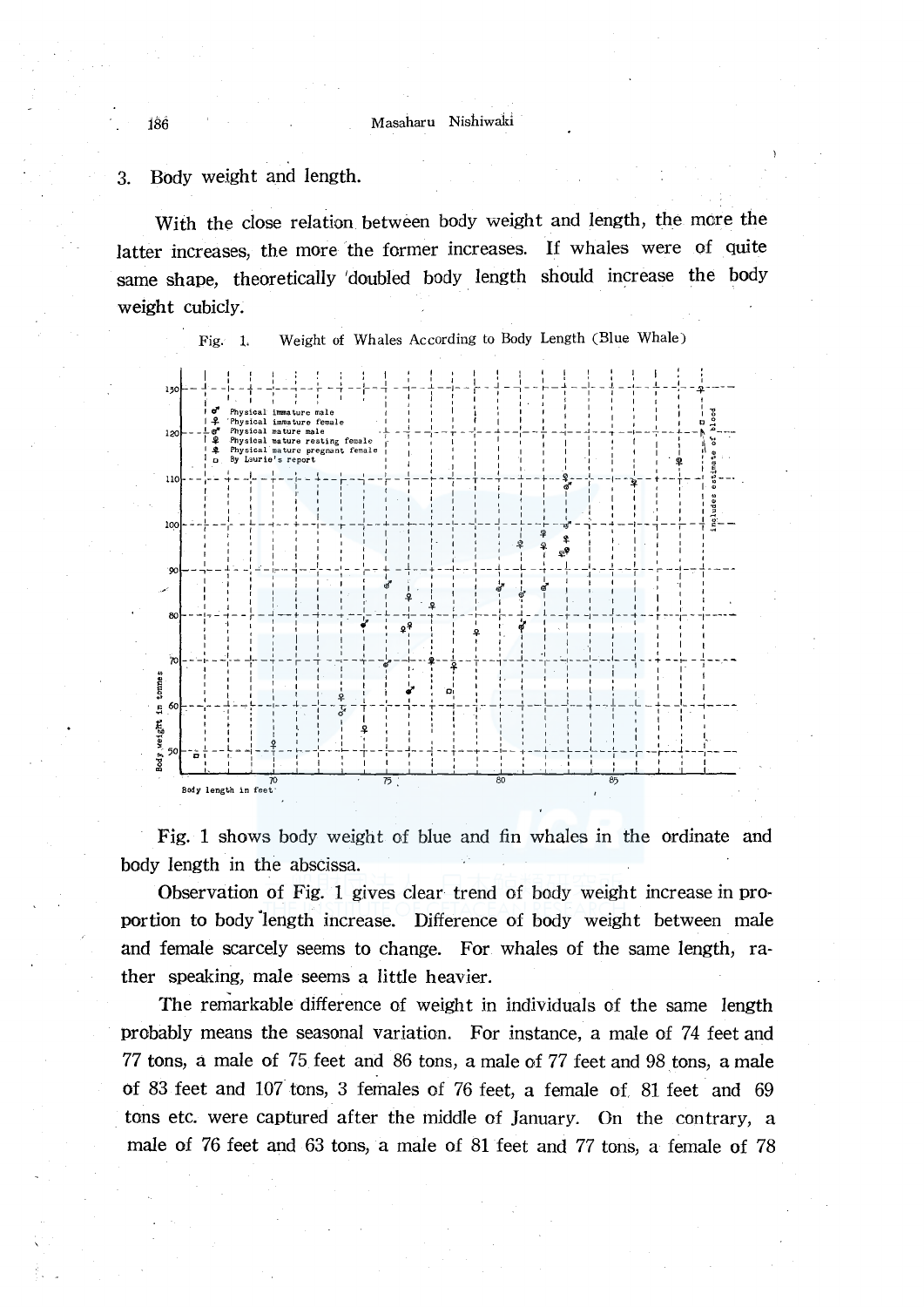feet and 69 tons etc. were caught before the middle of January. Previously the author reported on the seasonal variation of thickness of blubber that it became after fatter the middle of January. Of course, this fact has a dose relation with whales migration, showing that there are many whales newly arriving at the Antarctic till the middle of January. As stated below, first of all, muscle begins to grow fat and blubber is influenced by it, perhaps after the middle of January. The body weight too seems to show the same trend.

In the table, Laurie's values were indicated with the mark  $\Box$ . They distribute near the author's values. Though in this measurement no blood was added, Laurie added the presumed 8 tons to 1 instance among three instances. But the figure was not revised. Laurie showed the increasing curve of body weight for these three instances but it is too small in number of whales investigated to calculated the average body weight by body length or vice versa and if the seasonal or the sexual variaition is taken into consideration, it would be more difficult. So it will be reported elsewhere. Here, the author quotes only Laurie's figures in Fig. 2 (A. H. Laurie: Some aspects of respiration in Blue whales: Discovery Reports Vol. XV p.405. 1933).

Fig. 3 shows fin whales in the same way. Those which were indicat· ed with marks  $\Box$  or  $\Box$ , based on Peter's Report. These whales were found in the Arctic and seemed different from those in the Antarctic, though they were described anyhow. Among them, a male of 65 ft. and 48 tons, a female of 70 ft. and 60 tons, and a female of 7 4 ft. and 68 tons were all caught after the middle of January but a female captured on 25 February was of 76 feet and 57 tons. So whales which were caught after the middle of January were not always fatter and heavier than other whales of the same length.

Fig. 1 and Fig. 3 are of the same scale but fin whales are more regular than blue whales. In other words, there is a little fluctuation of body weight by body length. And the body weight curves by body length are so similar that the prolonged curve of fin whales joins with that of blue whales. Few values on short female and long male in body length don't give the clear difference of body weight between male and female. But the author thinks body weight by body length shows nearly complete coincidence.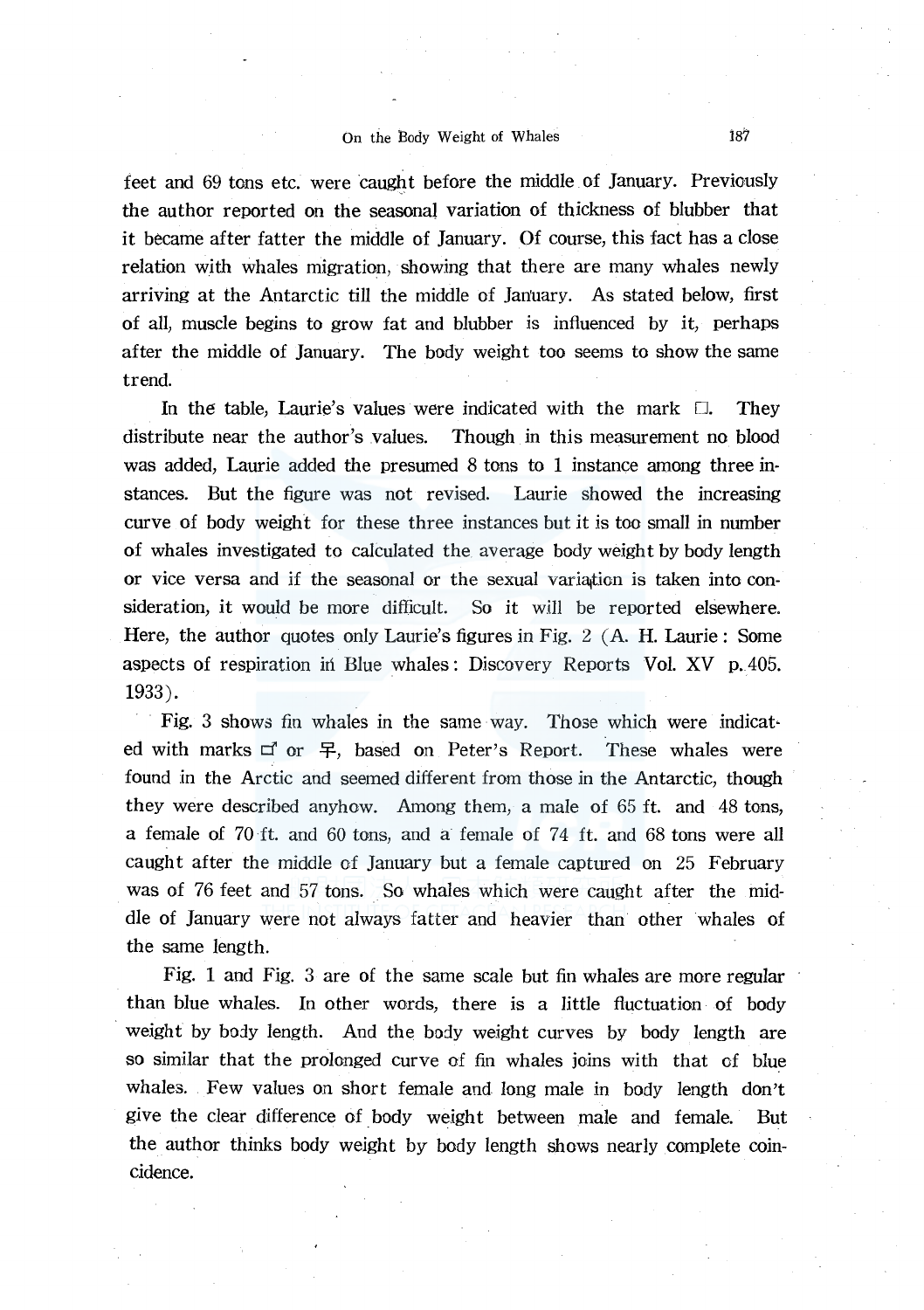Weight of each part of whale carcass. 4.

From the above mentioned result, the author showed weight of each part, (blubber, muscle, internal organs and bones) by body length. Among Figs. 4 to 19, the half shows the real weight and another half, percentage for total body weight. These 16 figures are of the same scale.

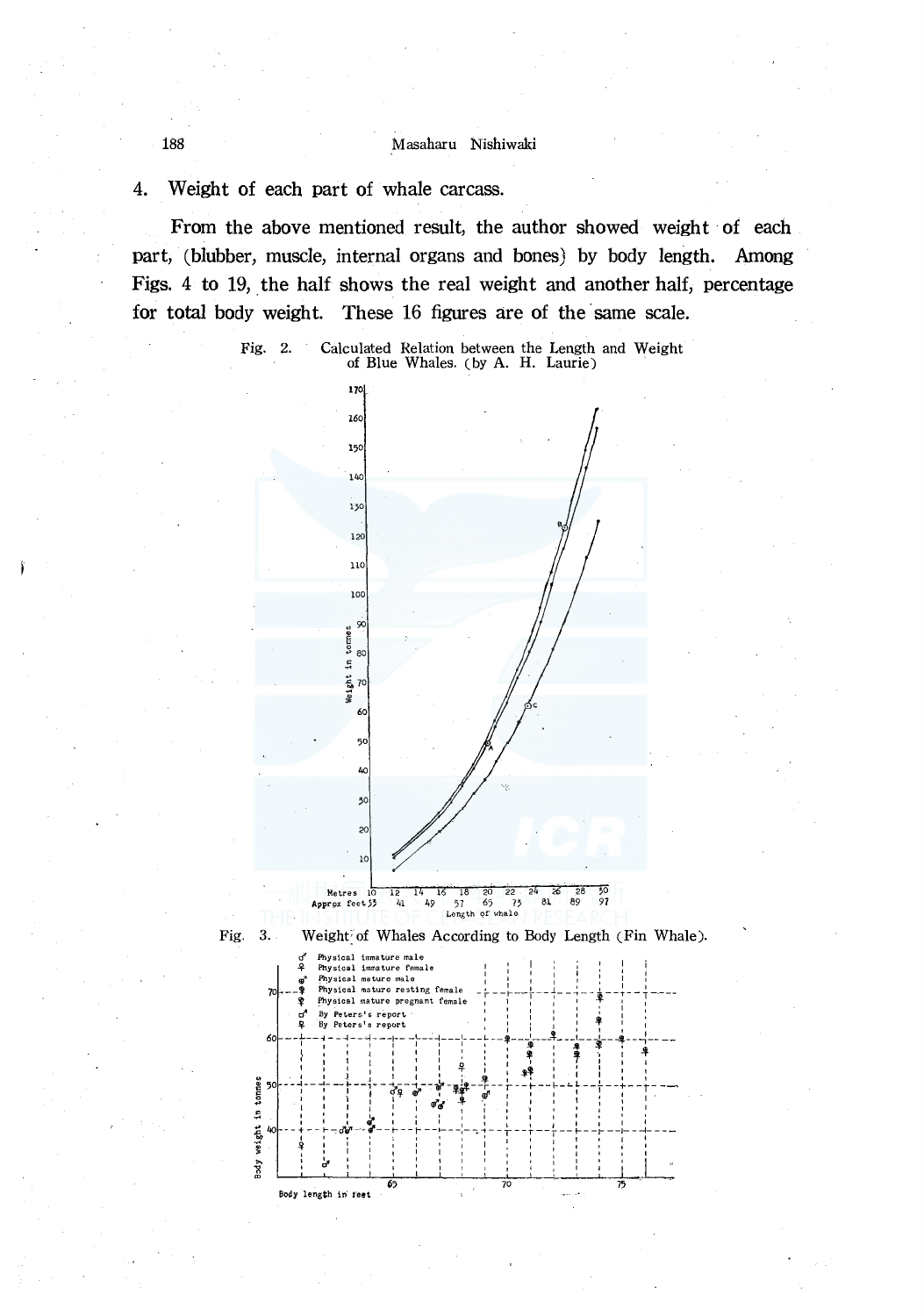

Percentage of Weight of Blubber to Total Weight Fig.  $5.$ of Whale (Blue Whale)

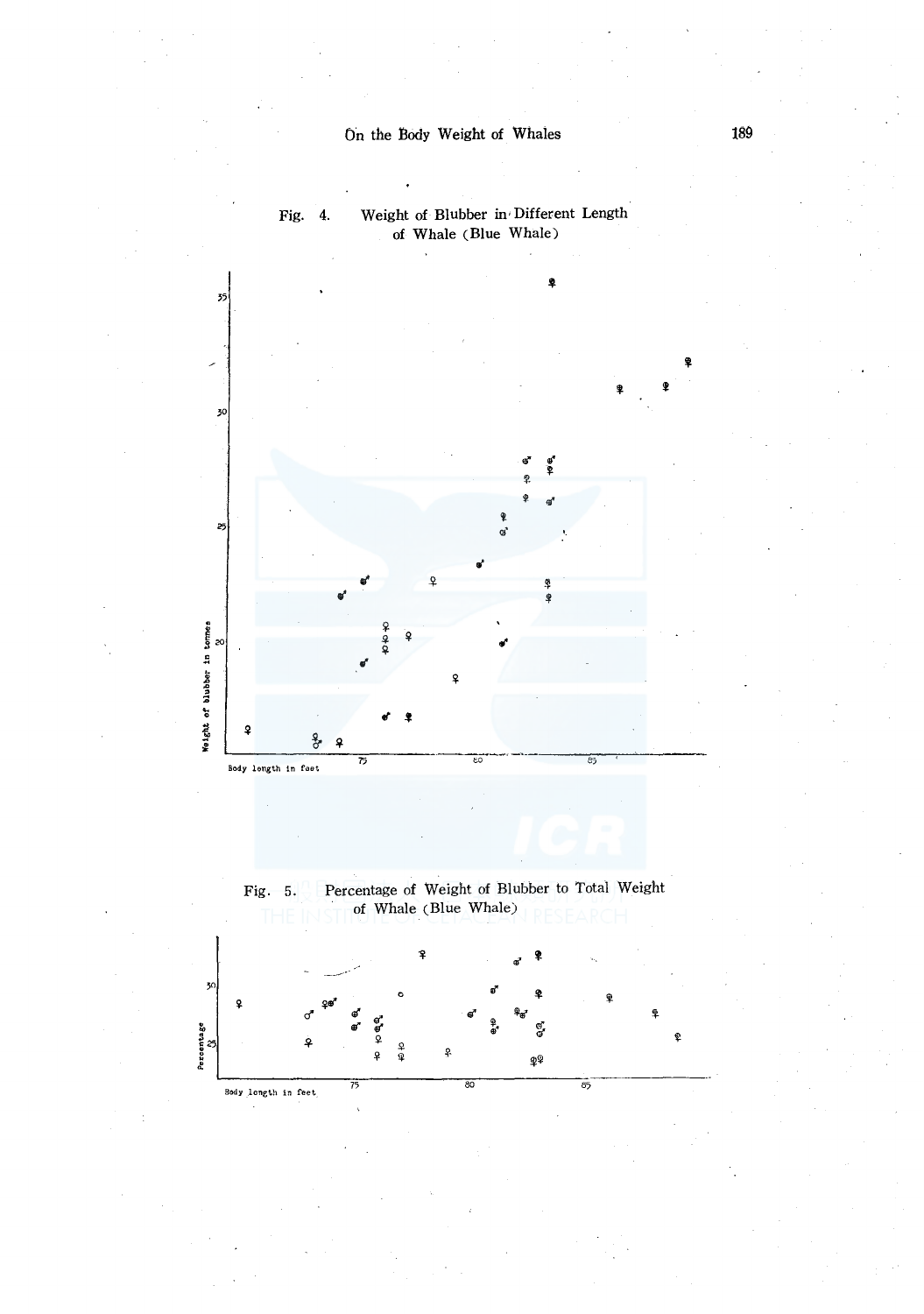

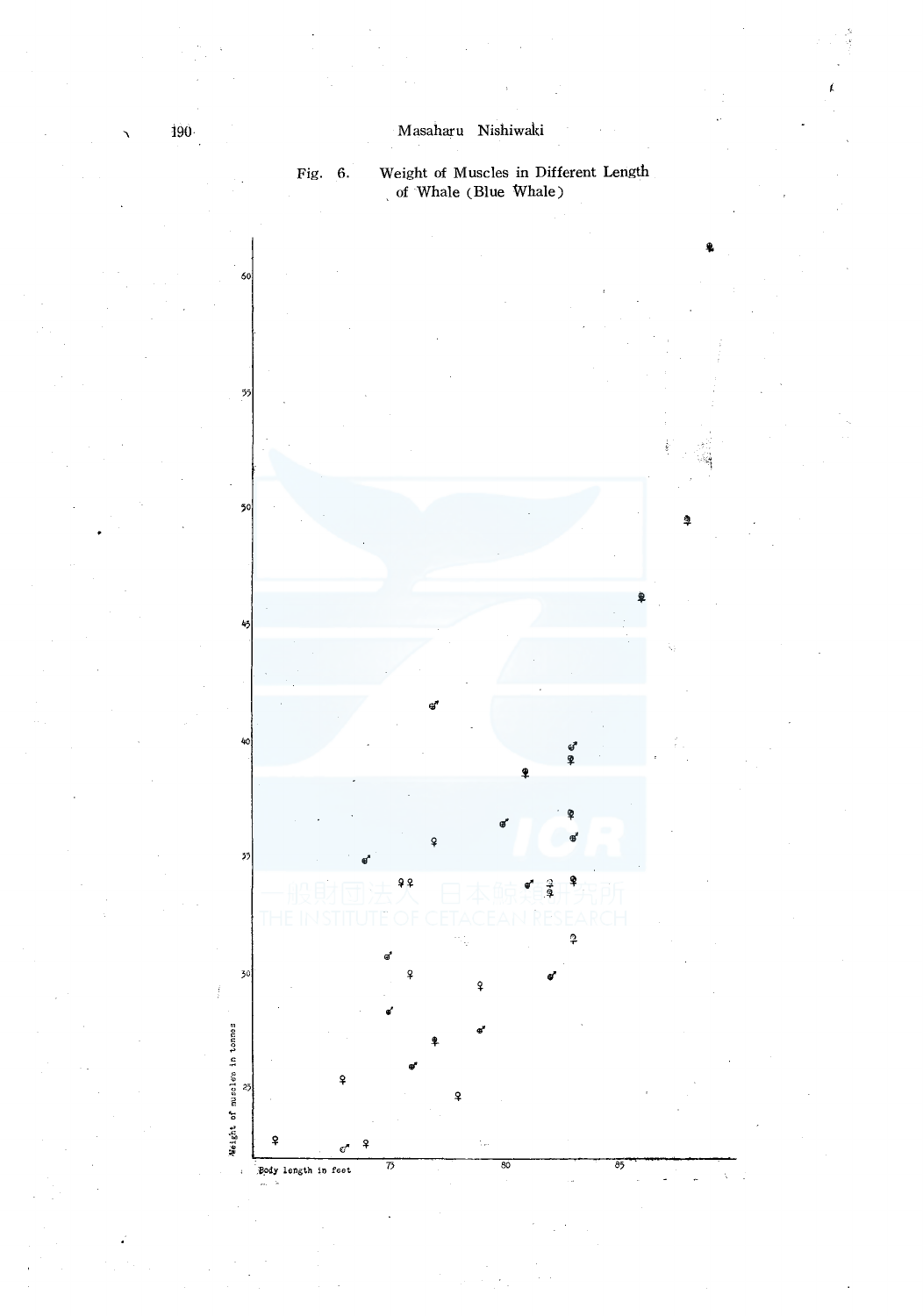$\lambda \rightarrow 0$ 



 $\overline{e}$ 

70

Body length in feet

Fig. 7. Percentage of Weight of Muscles to Total Weight of Whale (Blue Whale)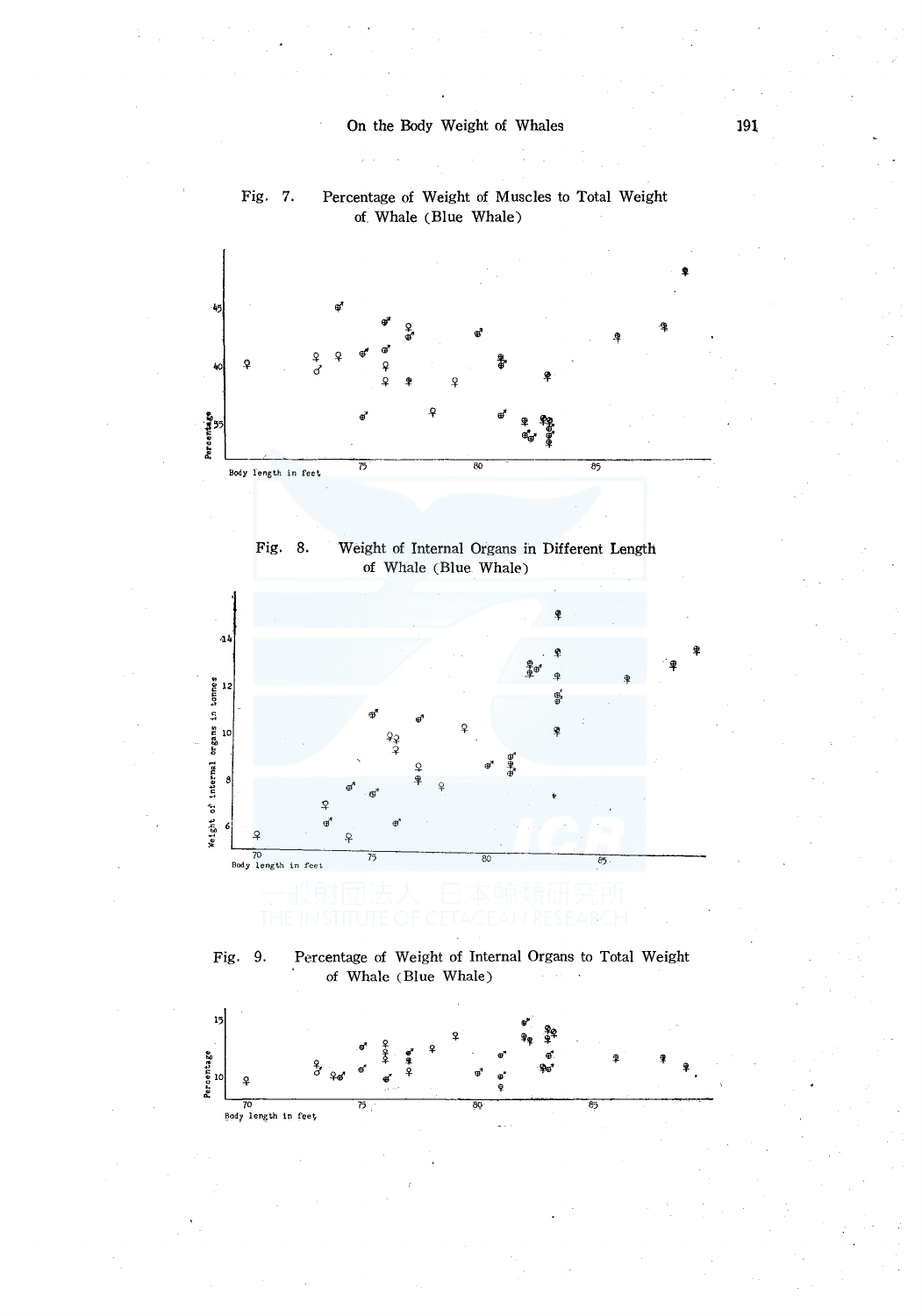#### Masaharu Nishiwaki



#### Fig. 10. Weight of Bones in Different Length of Whale (Blue Whale)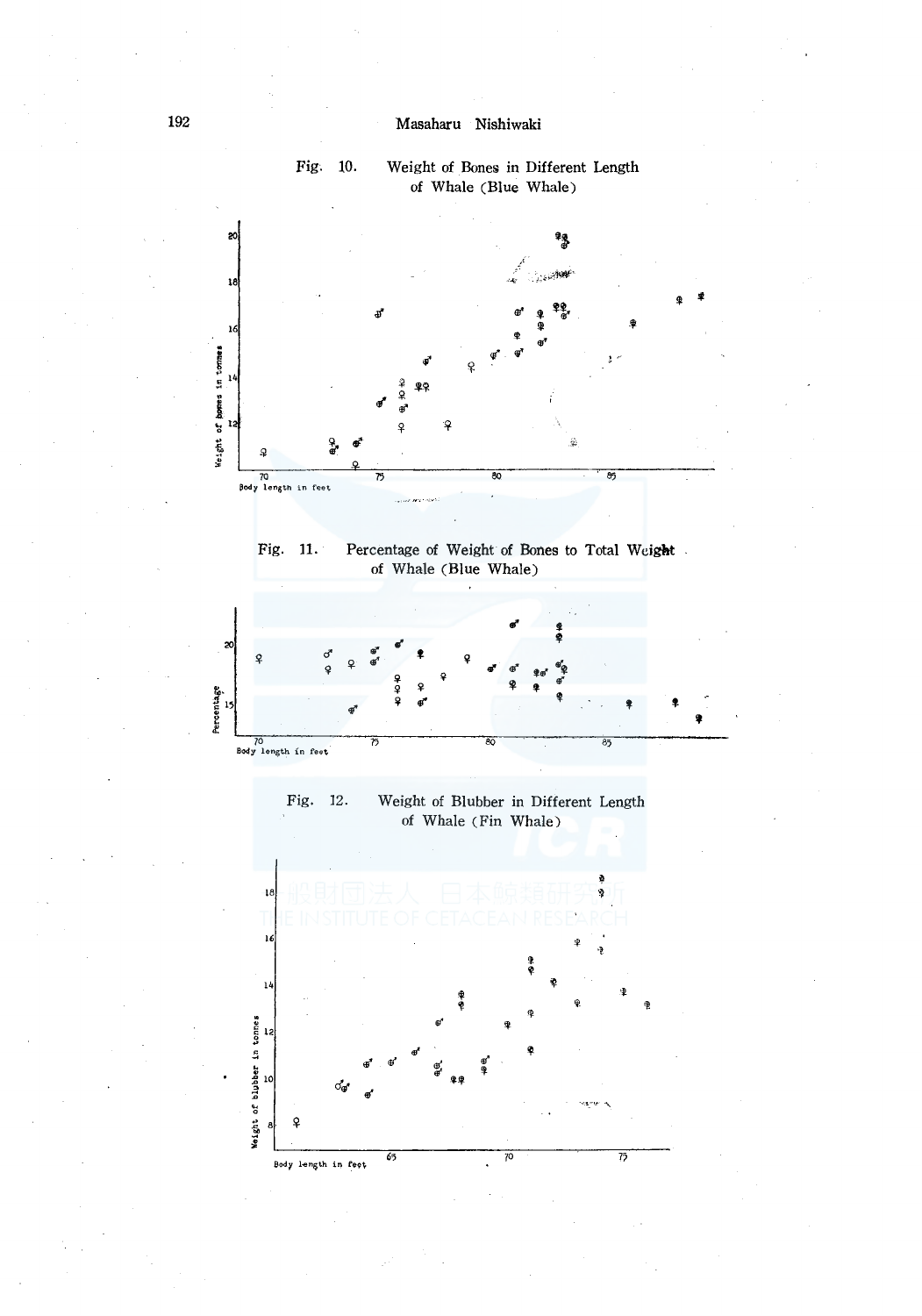Percentage of Weight of Blubber to Total Weight

Fig. 13.







Percentage of Weight of Muscles to Total Weight Fig. 15. of Whale (Fin Whale)

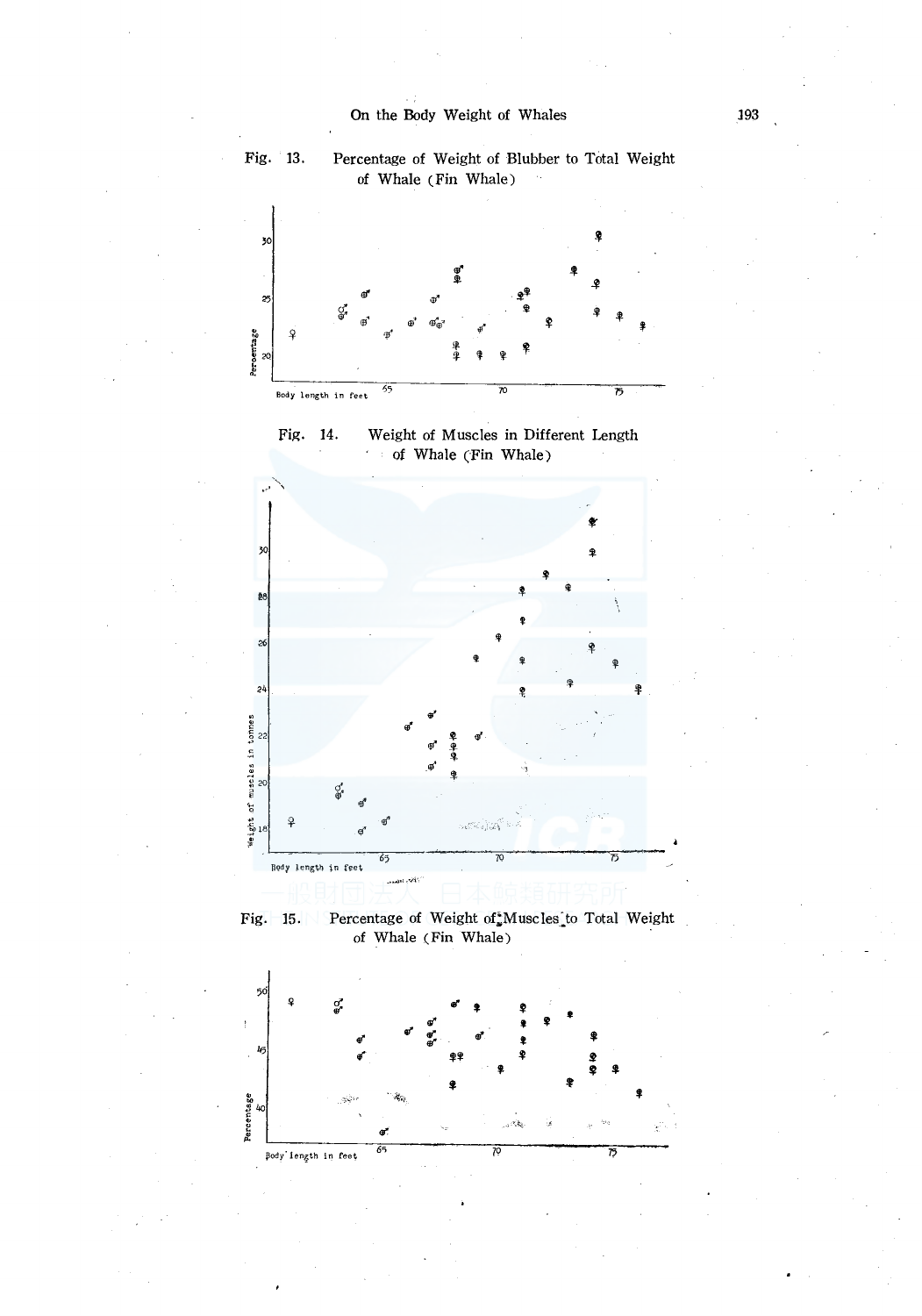

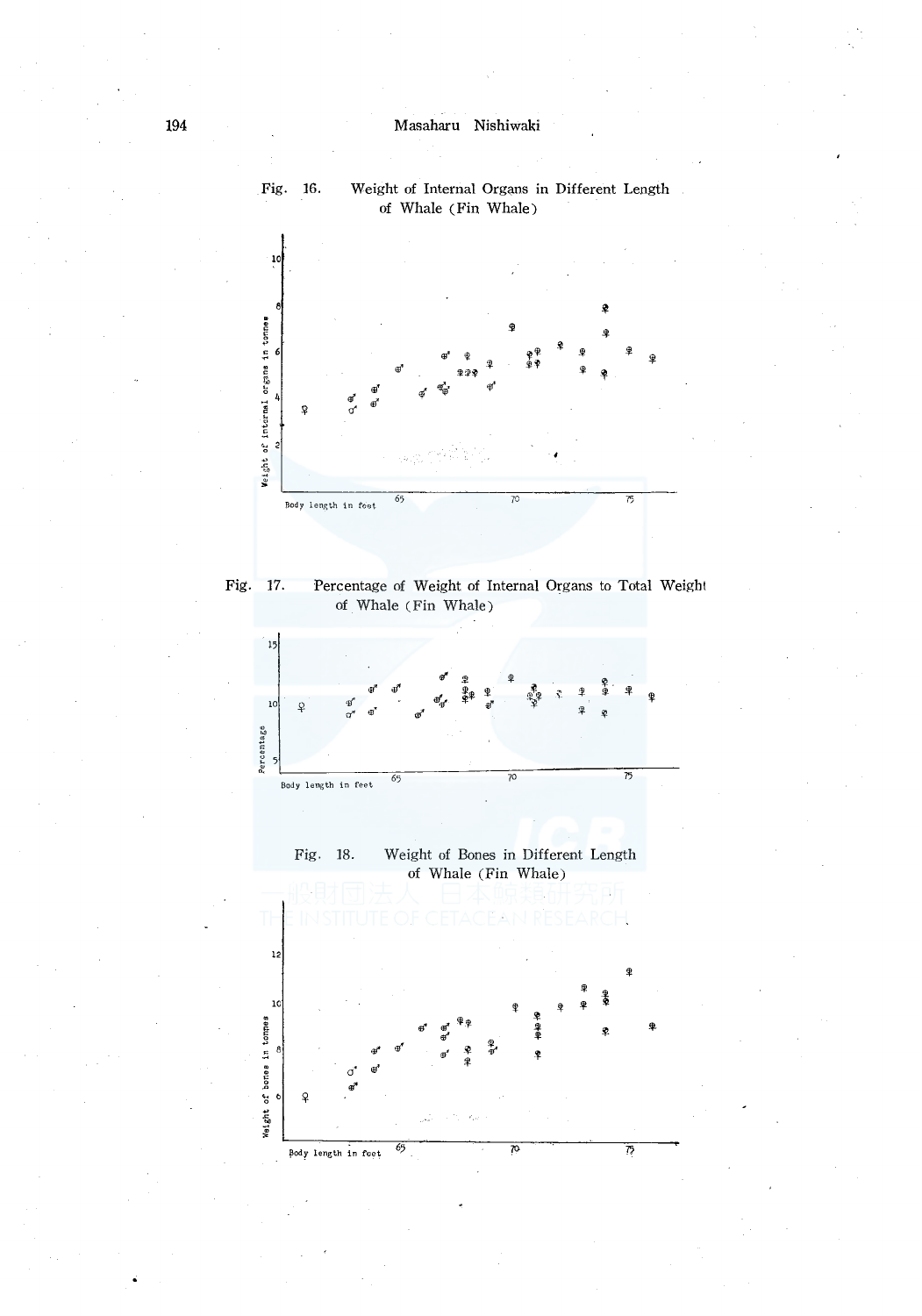

First of all, as for the real body weight, weight of muscle shows the remarkable change for body length and that of blubber fo11ows it. Both of them show the comparatively large value even in small body length. On the contrary, change of weight of internal organs and bones for body length is not remarkable, showing little unevenness on the average body weight curve. These make us consider that as for body weight or fatness, muscle part shows the most no table change and next blubber part, from the point of view of both age (body length) and whaling season. Bones and internal organs have been little influenced. Three whales which are found far above others both in Figs. 8 and 10 are good examples. All of them were fat and caught after the middle of January.

5. Percentage of the weight af each part for the total weight.

Each part of the above mentioned fat whales, if shown in percentage for total body weight, shows averaged and nearly same value, without unevenness in the figure showing real weight. Especially, internal organs give only a small fluctuation. This means the weight without the relation to the body length. Though instances are few, perhaps naturally the weight of internal organs of pregnant whales (excluding foetus) depends upon the pregnant period and yet is ·heavier than those of other whales.

The same observation on bones gives us the result that male is larger than female in percentage of weight of bones. This means male is socalled more "large boned" and has more sturdy constitution than female. Generally on mammals like human being their growth does not follow the development of muscles till a certain age. In this investigation, short whales,. young whales, show the bigger percentage of weight of bones, this is pro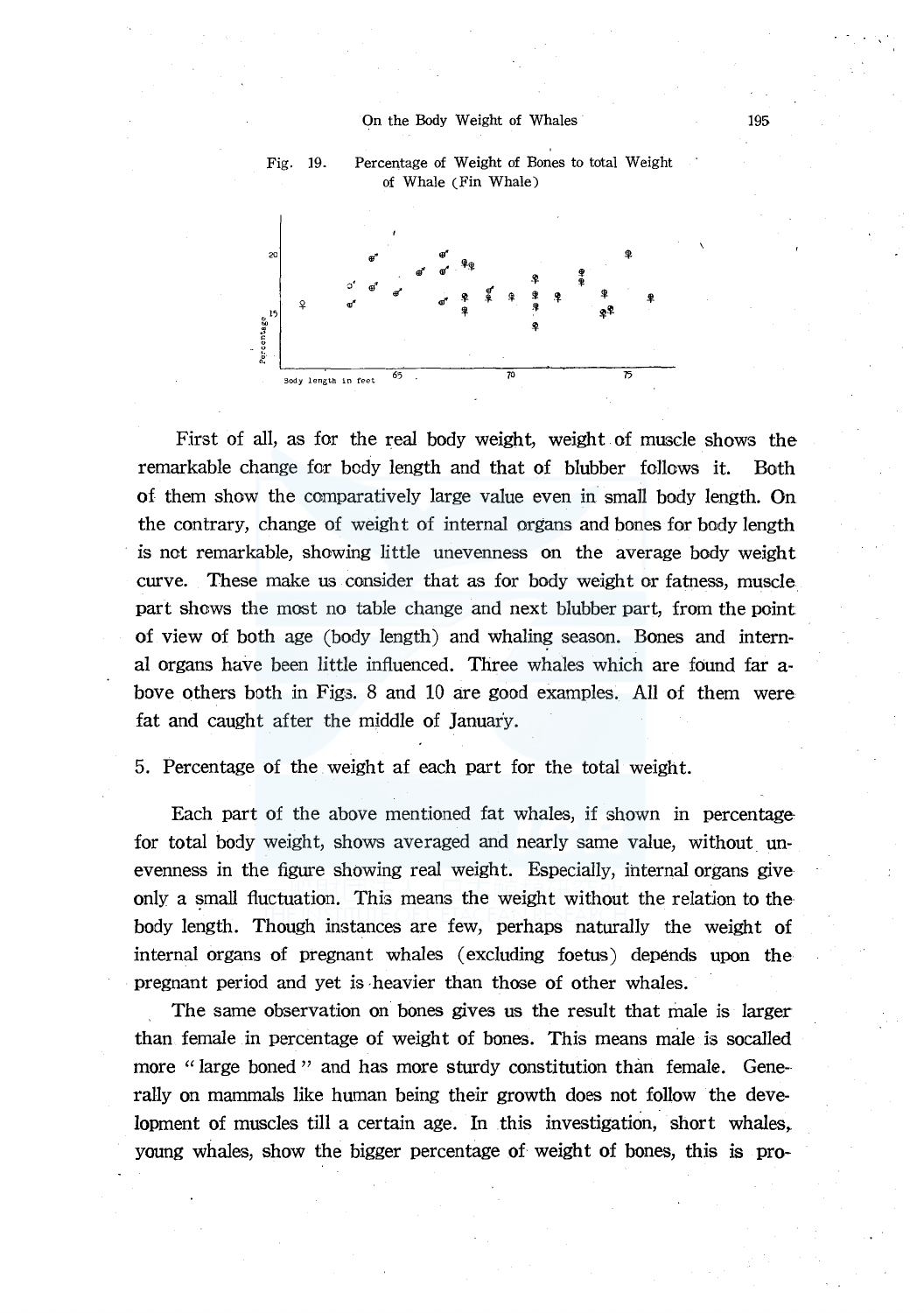bably due to the fact that whales too are a mammal.

The percentages of weight of muscle and blubber show larger individual fluctuation for they are much influenced by seasonal fatness as stated in paragraph 4. Generally speaking, male seems to show larger percentage in the weight of muscle and female so in the weight of blubber.

The quite same thing can be said on fin whales too. Male is superior in bone and muscle and female in blubber and internal organs. Individual fluctuation of body weight depends much upon muscle· and blubber such as blue whales.

6. The relation between weight and maturity sexual and physical.

Male whales of which testic's weight reached 10 kgs. for blue whales and 5 kgs. for fin whales were regarded as mature. Female whales, of which the presence of more than 1 corpora lutea was found were regarded as mature. (This classification by weight of testic shall be explained elsewhere)

Whales with epiphyses of vertebrae ankylosed to contrum were regard- ·ed as mature. Even if they had ankylosed lumbar whales with thoracic region not ankylosed were regarded as immature. (Pregnant blue and resting fin whale contain one whale like this respectively)

According to the above maturity classification, percentage of weight of blubber, muscle, internal organs and bones for the total body weight and average· body weight and length are shown in the following table.

#### TABLE 1.

Average body length and weight and percentage of weight of each part of bodies for total body weight.

1. By sexual maturity

| a. Blue Whales                   |                  |        |       |                      |                    |                         |          |        |
|----------------------------------|------------------|--------|-------|----------------------|--------------------|-------------------------|----------|--------|
| name of part                     | male<br>immature | mature | total | immature             | mature<br>pregnant | female<br>resting       | subtotal | total  |
| blubber                          | 27.32%           |        |       | 27.69% 27.66% 26.64% | 28.41%             | 26.35%                  | 26.91%   | 26.79% |
| muscle                           | 39.62            | 39.20  | 39.24 | 40.39                | 36.76              | 39.66                   | 38.87    | 39.55  |
| internal organs                  | 10.75            | 11.24  | 11.20 | -11.55               | 13.02              | 11.91                   | 12.21    | 11.91  |
| bones                            | 19.18            | 17.88  | 17.99 | 17.49                | 18.07              | 16.90                   | 17.22    | 17.35  |
| average<br>body weight           | 56.48 tons 84.95 |        | 82.58 | 71.26                | 100.31             | 100.45                  | 100.41   | 87.29  |
| average<br>body length           | $73.0$ ft.       | 78.8   | 78.3  | 75.4                 | 83.0               | 83.5                    | 83.4     | 79.80  |
| number of whales<br>investigated | 1                | 11     | 12    | 9                    | 3                  | $\overline{\mathbf{8}}$ | 11       | 20     |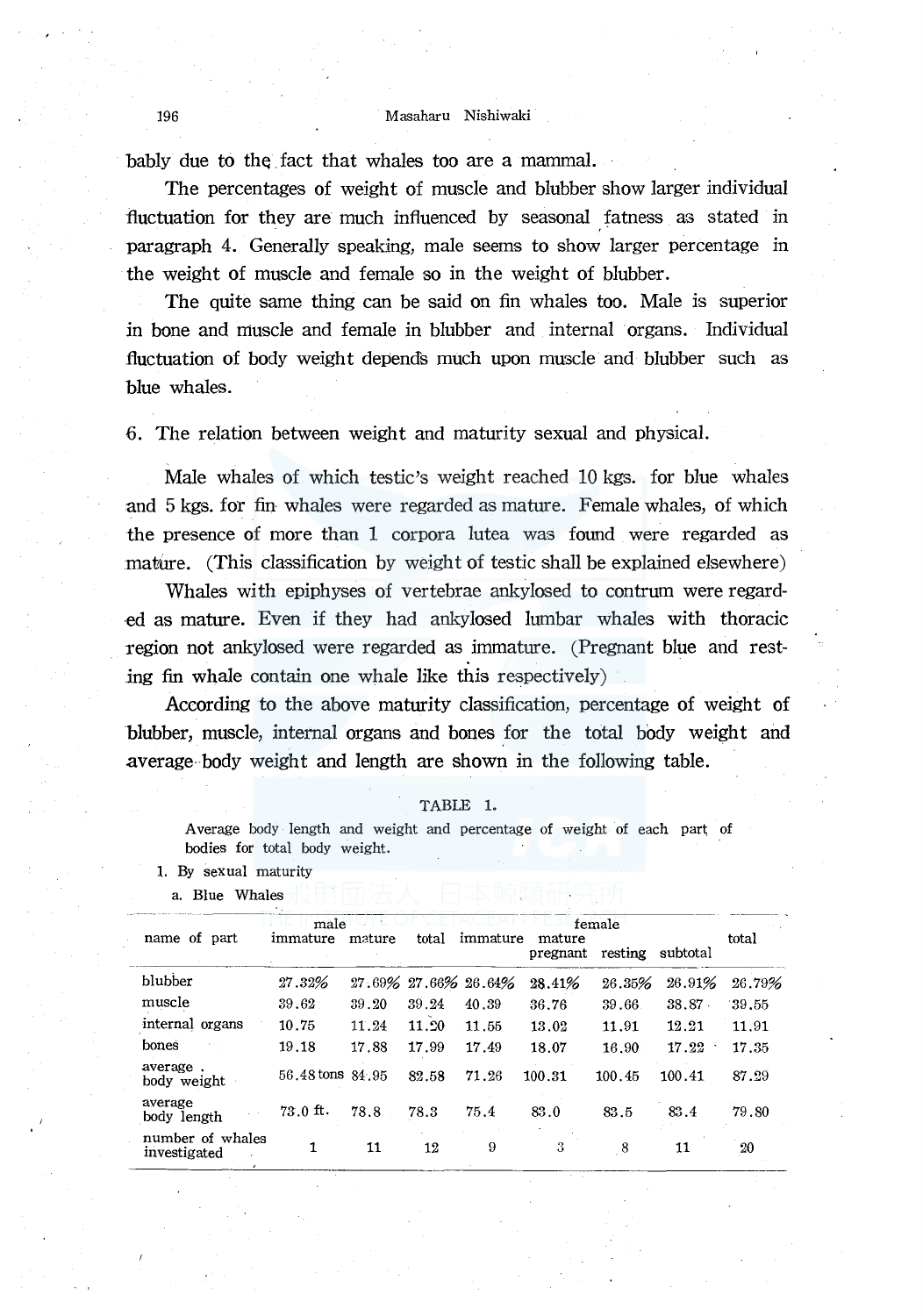| name of part                     | male<br>immature | mature | total         | immature | mature<br>pregnant | female<br>resting | subtotal | total  |
|----------------------------------|------------------|--------|---------------|----------|--------------------|-------------------|----------|--------|
| blubber                          | 23.95%           |        | 23.44% 23.49% | 22.13%   | 25.77%             | 23.54%            | 24.28%   | 24.17% |
| muscle                           | 48.69            | 45.47  | 45.77         | 49.21    | 45.88              | 45.01             | 45.30    | 45.50  |
| internal organs                  | 8.75             | 10.09  | 9.96          | 9.76     | 10.37              | 10.73             | 10.61    | 10.56  |
| bones                            | 17.34            | 17.49  | 17.47         | 15.81    | 15.59              | 17.08             | 16.59    | 16.55  |
| average<br>body weight           | 40.39 tons 45.17 |        | 44.68         | 37.37    | 58.34              | 55.34             | 56.34    | 55.36  |
| average<br>body length           | $63.0$ ft        | 65.8   | 65.5          | 61.0     | .71.7              | 71.3              | 71.4     | 70.9   |
| number of whales<br>investigated | 1                | 9      | 10            |          | -6                 | 12                | 18       | 19     |

b. Fin Whales

- 2. By physical maturity
	- a. Blue Whales

|                                  | male                        |       |       |                                  | female           |       |                                  |       |                     |             |
|----------------------------------|-----------------------------|-------|-------|----------------------------------|------------------|-------|----------------------------------|-------|---------------------|-------------|
| Name of parts                    | immature mature total       |       |       | immature<br>pregnant             | resting          | sub   | mature resting<br>total pregnant |       | sub-<br>total       | total       |
| blubber                          | 28.08%                      | 27.23 | 27.66 | 30.89                            | 26.63            | 27.17 | 23.44                            | 25.90 | 25.29 26.79         |             |
| muscle                           | 41.61                       | 36.85 | 39.24 | 37.46                            | 39.71            | 39.48 | 35.37                            | 41.59 |                     | 40.03 39.53 |
| internal organs                  | 10.38                       | 12.01 | 11.20 | 12.45                            | 11.65            | 11.75 | 14.16                            | 12.03 | 12.56 11.91         |             |
| bones                            | 17.47                       | 18.50 | 17.99 | 16.79                            | 17.32            | 17.26 | 20.63                            | 16.73 |                     | 17.71 17.35 |
| average<br>body weight           | $74.60 \text{ tons } 90.55$ |       | 82.58 | 102.22                           | 79.65            | 81.81 | 96.49                            |       | 109.56 106.54 87.29 |             |
| average<br>body length           | $76.0$ ft.                  | 80.7  | 78.3  | 83.0                             | 77.8 78.4        |       | 83.0                             | 86.0  | 85.3 79.8           |             |
| number of whales<br>investigated | $6 -$                       | 6     | 12    | $\Omega$<br>$\lambda_{\rm{max}}$ | 14<br>$\omega$ . | 16    | 1                                | 3     | 4                   | 20          |
|                                  |                             |       |       |                                  |                  |       |                                  |       |                     |             |

b. Fin Whales

|                                  | male                   |       |       |                                 | female |       |                                  |       |               |       |
|----------------------------------|------------------------|-------|-------|---------------------------------|--------|-------|----------------------------------|-------|---------------|-------|
| Name of parts                    | immature mature total  |       |       | immature<br>resting<br>pregnant |        | sub   | mature resting<br>total pregnant |       | sub-<br>total | total |
| blubber                          | 23.53%                 | 23.43 | 23.49 | 23.37                           | 22.77  | 22.95 | 28.17                            | 24.61 | 25.53         | 24.17 |
| muscle                           | 45.20                  | 46.63 | 45.77 | 47.30                           | 45.67  | 46.16 | 44.46                            | 44.94 | 44.79         | 45.50 |
| internal organs                  | 9.89                   | 10.06 | 9.96  | 10.51                           | 10.84  | 10.74 | 10.23                            | 10.44 | 10.37         | 10.56 |
| bones                            | 17.65                  | 17.21 | 17.47 | 15.87                           | 16.37  | 16.22 | 15.31                            | 17.71 | 16.91         | 16.55 |
| average<br>body weight           | $42.6 \,\mathrm{tons}$ | 47.66 | 44.68 | 57.29                           | 51.00  | 52.89 | 59.38                            | 57.42 | 58.08         | 55.35 |
| average<br>body length           | $64.3$ ft.             | 67.3  | 65.5  | 71.3                            | 69.0   | 69.7  | 72.0                             | 72.2  | 72.2          | 70.9  |
| number of whales<br>investigated | 6                      | 4     | 10    | 3                               | 7      | 10    | 3                                | 6     | 9             | 19    |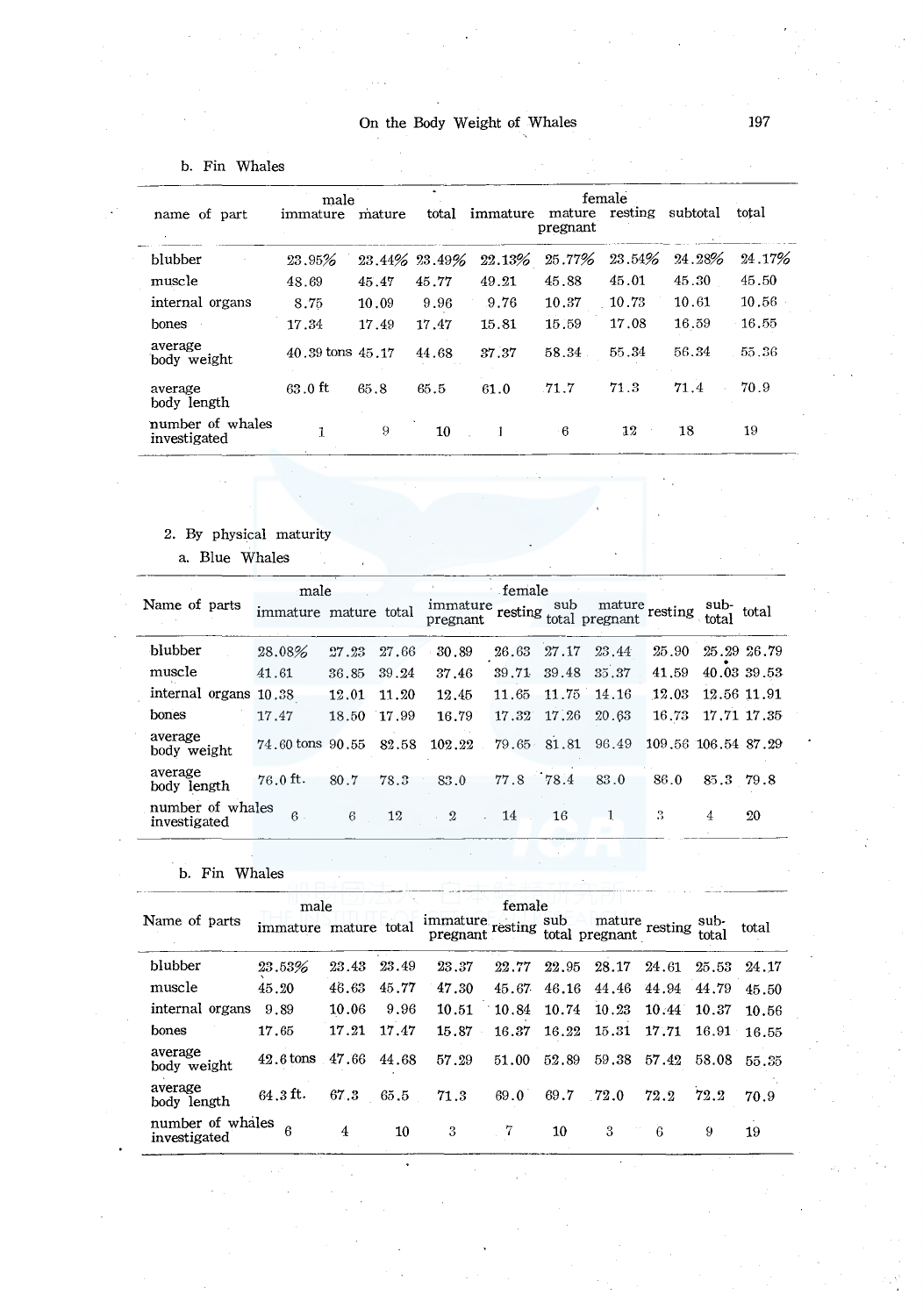#### 198 Masaharu Nishiwaki

The author would like to call attention to the fear that a few number of sexually immature whales measured might make the special circumstances (for instance, seasona) variation) magnify.

According to this table, as thought hitherto, physically mature whales gave larger percentage of weight of bones than immature. And it is especially interesting that sexually immature blue whales show larger percentage. Perhaps naturally as explained above, male whales have always the larger percentage of bones, whatever maturiry they may be in. The percentage of weight of internal organs is reversely larger in female whales. And it is larger in mature than immature whales. Pregnant whales always show large percentage of weight of internal organs blubber, and muscles. In natural, the percentage of weight of bones becomes smaller with the increase of other parts. But their real weights are increased, though the increasing ratio is small.

7. Different weight of each part of whale body by species.

The percentage of weight of blubber is about 26 % for blue whales and about 24  $%$  for fin whales. On the contrary, the percentage of weight of muscle is about 39 % for blue whales and more than 45 % for fin whales. But the weight of bones and internal organs are both by about  $1\%$  larger . in blue whales, which is not a larger difference.

The raw material for oil was roughly calculated with the above data as follows. Fin whale of 69 ft. and 51. 7 tons (average of 29 male and female whales) gives about 21 ton material and blue whale of 80 ft. and 87.3 tons (average of 32 male and female whales} gives only 39 ton material. If they are conversed into blue whale unit, the latter is 39 tons and the former, 42 tons. So, the conclusion is that; it is more profitable to catch fin whales over 70 feet than blue whales under 80 feet.

TABLE. 2. Comparative Table. of Weight and Length by Whale Species.

|                                                                | Blue whales | Fin whales |
|----------------------------------------------------------------|-------------|------------|
| average body length                                            | 79.55 ft.   | 69.06 ft   |
| average body weight                                            | 87.29 tons  | 51.67 tons |
| muscle                                                         | 39.43%      | 45.54 %    |
| internal organs                                                | 11.64%      | 10.35%     |
| blubber                                                        | 27.12%      | 23.93%     |
| bones                                                          | 17.69%      | 16.86%     |
| material for oil                                               | 39, 11 tons | 21.09 tons |
| /body weight multiplied by percentage)<br>of blubber and bones |             |            |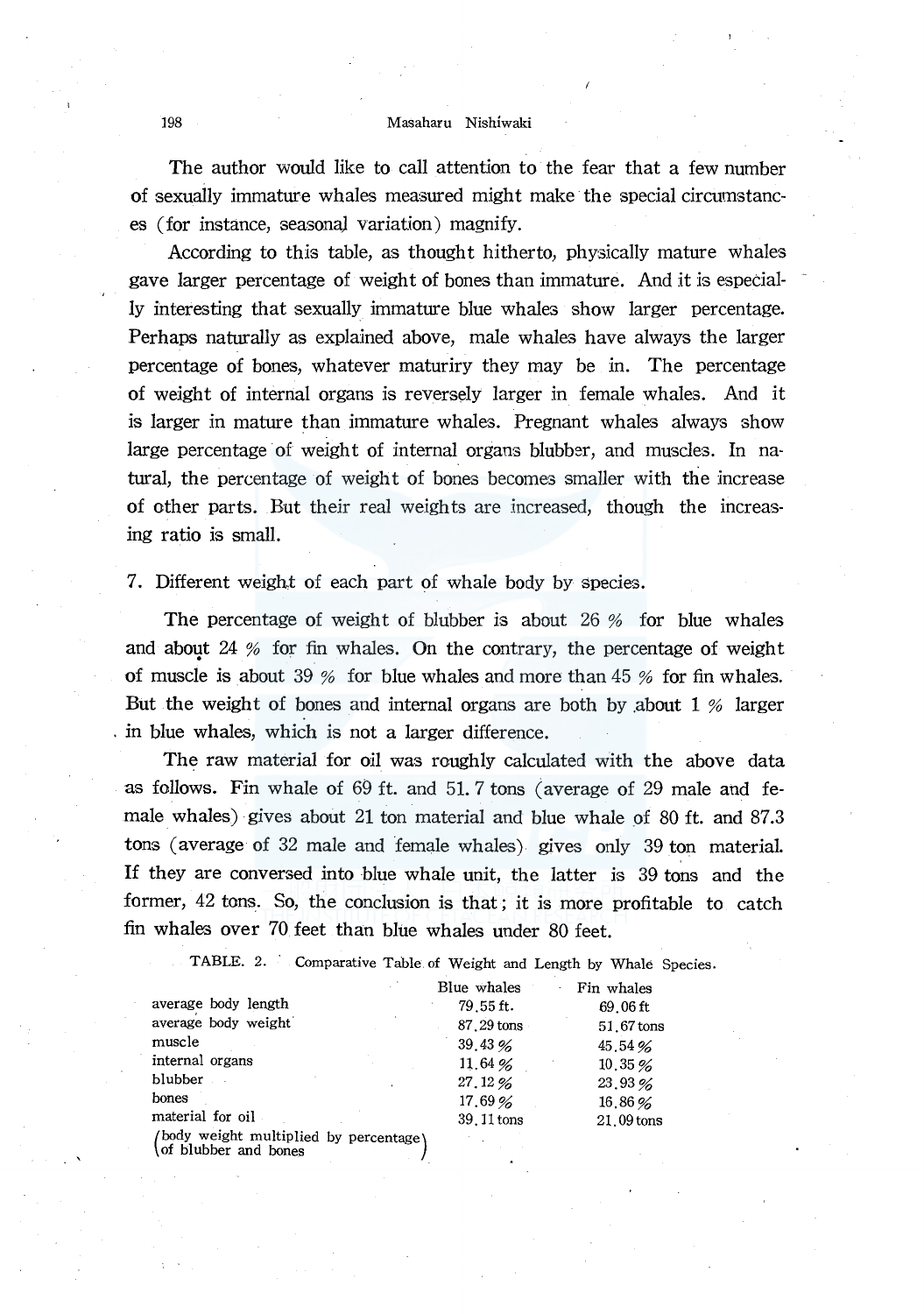#### 8. Conclusion

As mentioned above, number of whales measured is about 30, each blue and fin. Though further investigations are necessary for the observation, by sex, and sexual or physical condition, the author could get the above result anyhow. He quite owed it to all member of whaling fleets.

#### Resume

1. Body weight increased with body length. Its increasing ratio was nearly same for blue and fin whales.

2. Seasonal increase of body weight was remarkable in muscle part, next blubber part and not so in bones and internal organs.

3. The notable increase of body weight was found after the middle of January in the Antarctic.

4. Males had more developed muscle and bones than females. Blubber and internal organs were heavier in females than in males.

5. From the point of view of oil material, fin whales is superior (of course it depends upon body length also).

The above is a part of author's observation and he eagerly hopes to study these data from all points of view, for the main purpose of this report is to make public data of whale carcass weighing.

As for body weight, he would like to study on the relation between foetus and adult and on variation of weight of important internal organs such as liver. They are so late for this report that he wants to make it his preliminary report.

### References

A. H. Laurie : Some aspects of respiration in Blue and Fin whale, appendix, A note on the weight of some Blue whales. Discovery Reports Vol. XV p. 405, 1933.

H. Ohmura, Y. Matsuura and I. Miyazaki: Whales, their science and real whaling. 1942.

Explanation for table of measurement on each whale. No of whale treated.

N No. .... means No. of whales treated aboard the Nisshin-maru, Taiyo Gyogyo K. K.

H No. ... means No. of whale treated aboard the Hashidate-maru, Nihon Suisan K. K.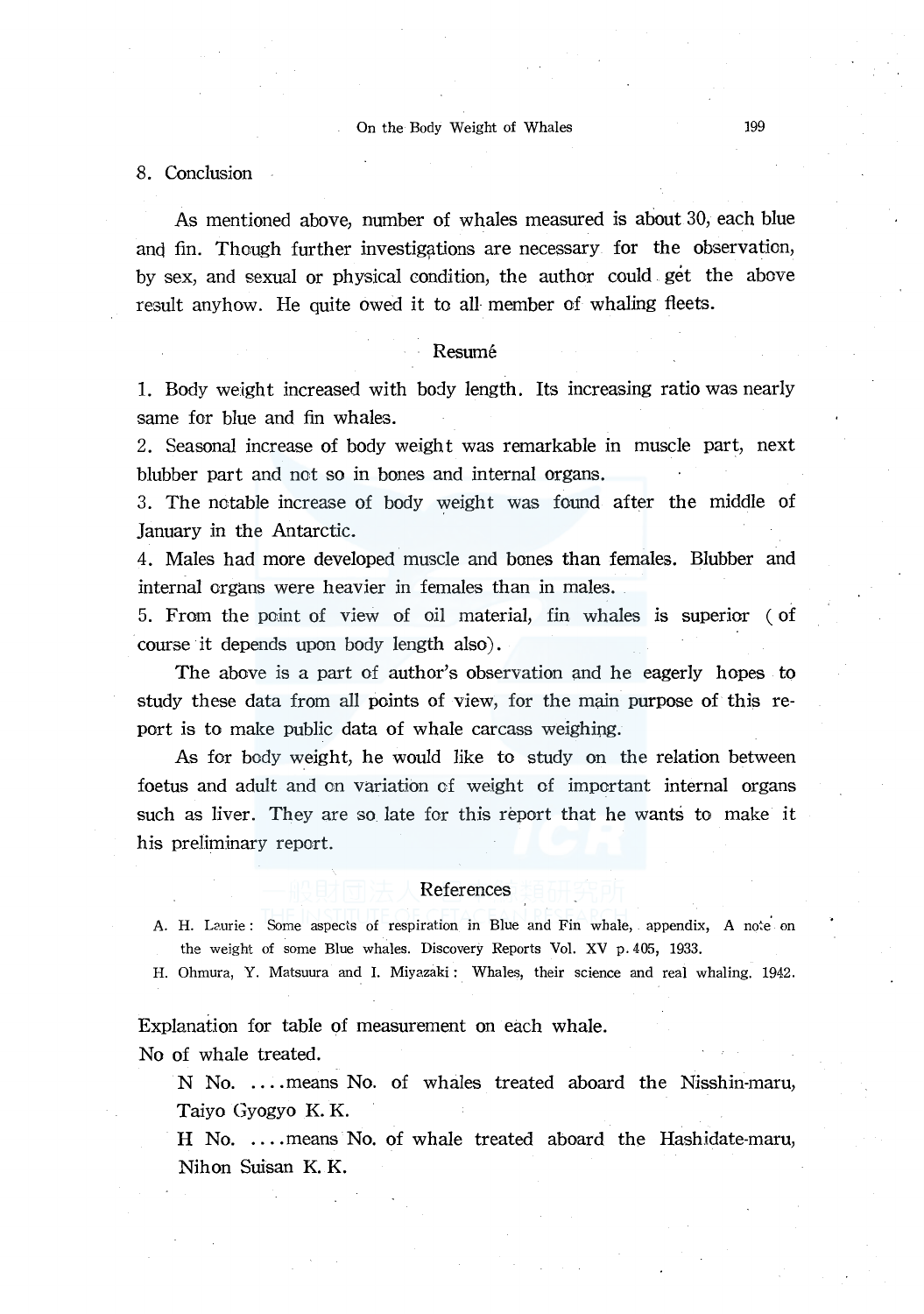Sex and species

| Blue whaleB    |
|----------------|
| Fin whale $F$  |
| Male whaleM    |
| Female whale F |

Time and Data when whales were captured.

The first 4 figures mean time in 24 hour system.

The following 2 figures mean date and the next English letters mean November for N, December for D, January for J, February for F, March for M, and April for A.

Body length was expressed in feet.

Weight of testis or overies.

right and left one totalled in Kgs.

Diameter of testis or number of corpora lutea.

Three dimensions of testis were measured in ems, separately right and left.

Number of corpora lutea in ovaries was expressed, totalled functional and old, right and left.

Ankylosis of vertebrae.

+ means ankylosed and - means not ankylosed on whales measured in the season  $1947/48$ .

A means ankylosed (indistinct border between centrum and epiphysis). a means ankylosed (distinct border).

n means not ankylosed (thin cartilage between centrum and epiphysis). N means not ankylosed (thick cartilage).

The first (right) letter means the thoracic region and the second (left) letter, lumbet region.

Degree of white scars.

The left figures mean degree of white scars as following classes.

| Rare scars 1             |
|--------------------------|
| a few scars 2            |
| many scars3              |
| extremely many scars $4$ |

The right letter, a means older scars than last year's. b means older scars as many as last year's. c means fewer old scars than last year's.

' '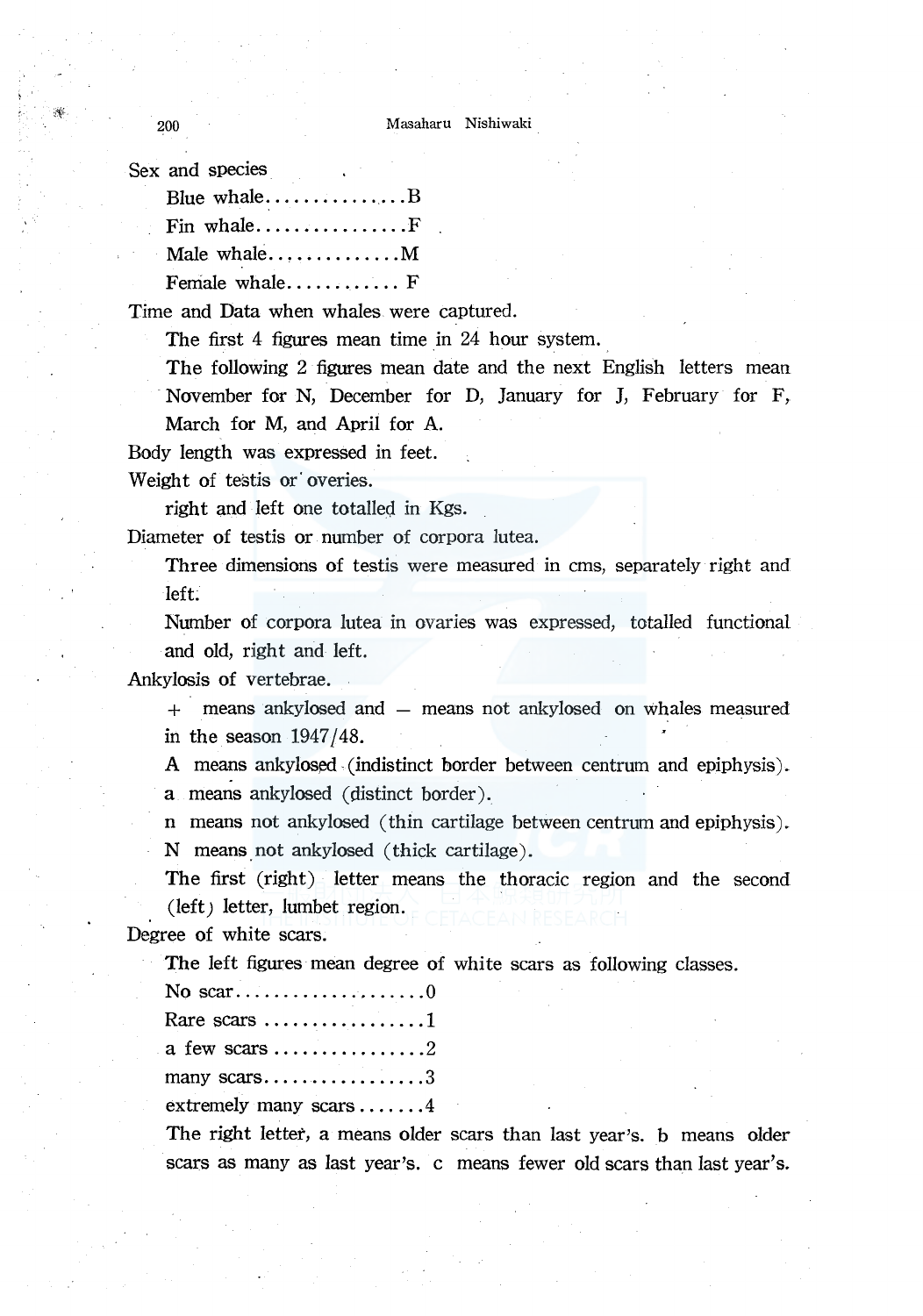Thickness and colour of maminary gland.

It is expressed in ems. Its colour is shown as follows.

| $\text{peach} \dots \dots \dots \dots \dots \dots \dots \cdot P$  |
|-------------------------------------------------------------------|
| yellowish brown $Y$                                               |
|                                                                   |
| reddish yellowRy                                                  |
| dark yellow $\dots\dots\dots\dots\dots\dots$                      |
| $\mathrm{red.}\dots\dots\dots\dots\dots\dots\dots\dots\mathbb{R}$ |
| Sex of foetus and its body length.                                |
| male. $\dots \dots \dots \dots \dots \dots \dots \dots \dots M$   |
| femaleF                                                           |
|                                                                   |

Body length is expressed in feet.

Yield of oil is expressed in Barrels. After page 13, in the items the left figures mean weight in tons and the right ones show its·% for the total body weight. (1 Barrel= $1/6$  ton, 1 ton= $1,016$  kgs)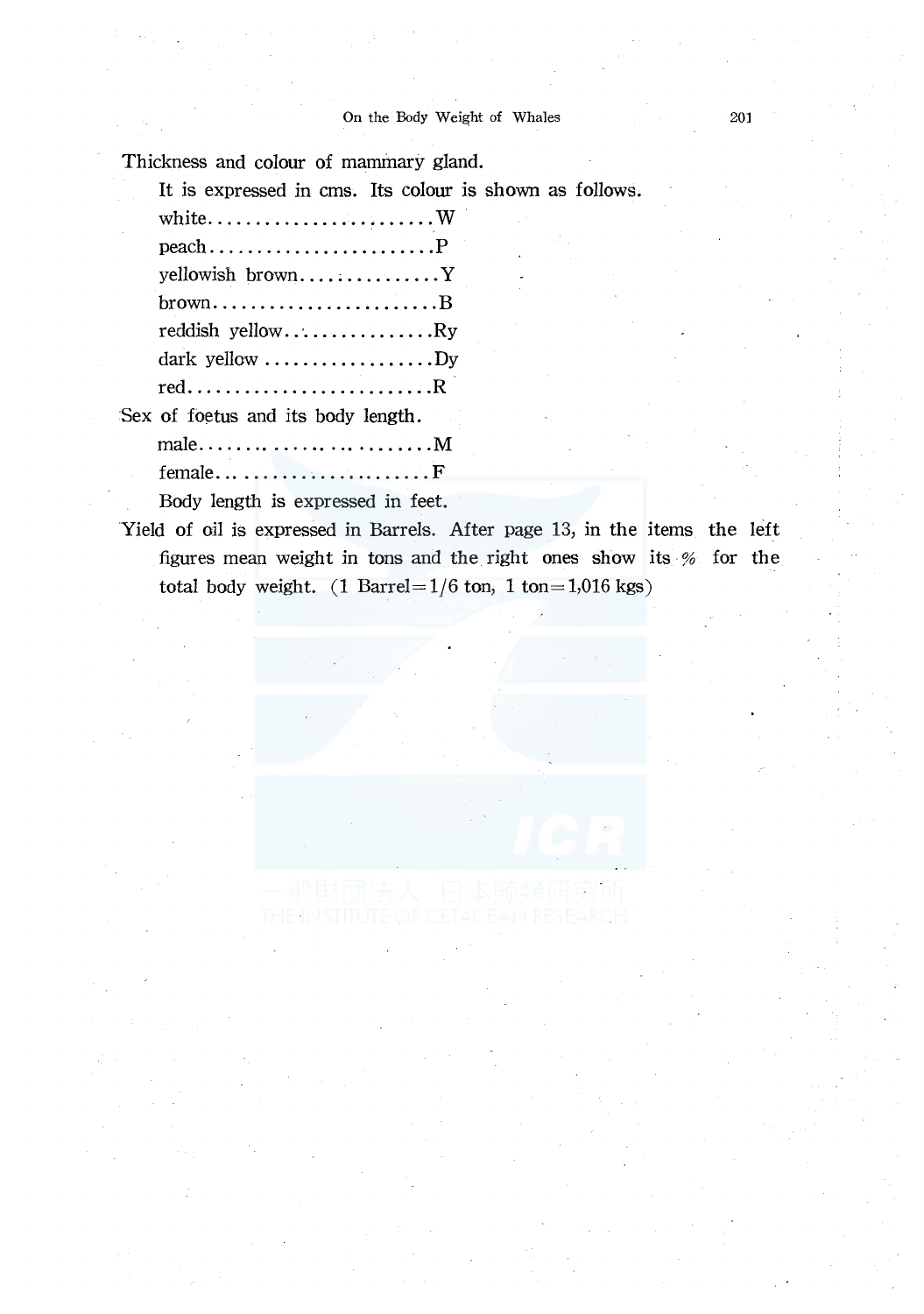|               | 84.05                             |               | 70.061         |                   | 1299                                                                                                  |                  | 84.23            |             | 76.277         |              | 96.494          |                         | 110.209                     |                  | 19.78                                                                           | Total weight                                 |
|---------------|-----------------------------------|---------------|----------------|-------------------|-------------------------------------------------------------------------------------------------------|------------------|------------------|-------------|----------------|--------------|-----------------|-------------------------|-----------------------------|------------------|---------------------------------------------------------------------------------|----------------------------------------------|
| 2.30          | 1.93                              | 6.28          | 4.397          | 0.38              | 1.35                                                                                                  | $2.54\,$         | 2.39             | 4.54        | 3.468          | 6.40         | 6.171           | 2.27                    | 2.499                       | 1.92             | 1.68                                                                            | Others                                       |
|               | 0.90<br>1.13                      |               | 6.880<br>1.645 |                   | 86.0<br>1.34                                                                                          |                  | $1.82\,$<br>1.40 |             | 006.0<br>1.796 |              | 2.103<br>1.334  |                         | 1.34<br>2.26                |                  | $2.02\,$<br>1.46                                                                | Others                                       |
|               | 1.52                              |               | 1.723          |                   | 1.13                                                                                                  |                  | 1.58             |             | 1.846          |              | 2.117           |                         | $\overline{\mathbf{z}}$ .74 |                  | 1.18                                                                            | Ribs<br>Jaw bone                             |
|               | 8.15                              |               | $5.800$        |                   | 4.84                                                                                                  |                  | 8.12             |             | 6.152          |              | 9333            |                         | 7.27                        |                  | 6.46                                                                            | Vertebrae                                    |
|               | 3.31                              |               | 3.566          |                   | 3.50                                                                                                  |                  | 4.06             |             | 3.756          |              | 5.026           |                         | 4.55                        |                  | 4.32                                                                            | <b>Skull</b>                                 |
| 17.86         | 15.01                             | 19.43         | 13.614         | 19.02             | 64'0L                                                                                                 | 18.02            | 16.98            | 18.94       | 14.450         | 0.63         | 19.906          | 15.57                   | 17.16                       | 17.55            | 15.38                                                                           | Bone                                         |
|               | 5.48                              |               | 4.914          |                   | 3.49                                                                                                  |                  | 7.37             |             | 8.616          |              | 81.813          |                         | 11.000                      |                  | 06.8                                                                            | Others                                       |
|               | 0.60                              |               | 107.04         |                   | 0.56                                                                                                  |                  | 0.75             |             | 066.0          |              | 1.153           |                         | 0.937                       |                  | 06.0                                                                            | Liver                                        |
|               | 0.29                              |               | 0.285          |                   | 0.19                                                                                                  |                  | 0.25             |             | 0.272          |              | 0.460           |                         | 0.367                       |                  | 6.31                                                                            | <b>Kidney</b>                                |
|               | 0.91                              |               | 1.270          |                   | 0.60                                                                                                  |                  | 0.95             |             | 1.184          |              | 1.621           |                         | 1.371                       |                  | 1.12                                                                            | Intestine                                    |
|               | 0.19                              |               | 0.248          |                   | $1\%$ 0                                                                                               |                  | 0.29             |             | 0.299          |              | 0.400           |                         | 0.543                       |                  | 0.26                                                                            | Stomach                                      |
|               | 89:0                              |               | 469'0          |                   | $0.34\,$                                                                                              |                  | 0.39             |             | 169.0          |              | $169^\circ$ $0$ |                         | 0.555                       |                  | 0.56                                                                            | Lung &<br><b>Bronchus</b>                    |
|               | 0.31                              |               | 0.178          |                   | 0.23                                                                                                  |                  | 0.30             |             | 0.464          |              | 0.522           |                         | 0.615                       |                  | 99.0                                                                            | Heart                                        |
| 10.06         | 8.46                              | 11.70         | 8.196          | 87.79             | 5.55                                                                                                  | 10.93            | 10.30            | 13.65       | 10.416         | 14.16        | 13.660          | 13.96                   | 15.388                      | 14.73            | 12.91                                                                           | Internal<br>organs                           |
| 40.26         | 33.84                             | 38.74         | 27.146         | 40.40             | 16.23                                                                                                 | 39.27            | 37.01            | 38.69       | 29.504         | 35.37        | 34.142          | 35.65                   | 39.934                      | 33.97            | 77.92                                                                           | Meat                                         |
| 29.52         | $24.81\,$                         | 23.85         | 16.708         | 28.41             | 16.11                                                                                                 | 29.24            | 27.55            | 24.18       | 18.439         | 23.44        | 22.615          | 32.55                   | 35.868                      | 31.83            | 06.28                                                                           | <b>Blubber</b>                               |
| $\mathscr{C}$ | 蚓                                 | %             | (میہ           | %                 | 蚓                                                                                                     | %                | 蚓                | %           | 蚓              | %            | 岣               | %                       | 岣                           | %                | 焖                                                                               |                                              |
|               | 143,84                            |               | 86.88          |                   | 92.59                                                                                                 |                  | 150.93           | 114.6       |                |              | 143.04          |                         | 179.68                      |                  | 133.63                                                                          | Oil yield in Brl.                            |
|               |                                   |               |                |                   |                                                                                                       |                  | $1 - 9 - 1$      |             |                |              | $F - 4 - 2$     |                         | $M. 10 - 7$                 |                  |                                                                                 | of Foetus<br>Sex & Body length               |
|               |                                   | း<br>ပ        |                |                   | ĊЭ                                                                                                    |                  | ∱                | 8.9         |                | 8.ry         |                 |                         | ٥,                          |                  |                                                                                 | of Mammary gland<br>Thickness & Colour       |
|               | ¢٥                                | ب<br>نو       |                |                   | ¢p                                                                                                    |                  | ১৩               | ٦.a         |                | 4.a          |                 |                         | Ĥ                           | ು                |                                                                                 | White scars                                  |
|               |                                   | $\mathbf{I}$  | $\mathbf{I}$   |                   |                                                                                                       |                  | ı                |             |                | $\ddot{}$    | $\frac{1}{4}$   | $\mathbf{1}_\mathbf{f}$ | I                           | $\ddot{\text{}}$ | $^{+}$                                                                          | Ankylose of Vertebrae                        |
|               | $80\times22\times13$ $32\times13$ |               |                |                   | $\circ$                                                                                               |                  | S                | 0           |                |              | $\mathfrak{g}$  |                         | ಜ                           |                  | $\begin{array}{l} 73 \times 23 \times 12 \\ 23 \times 23 \times 11 \end{array}$ | Number of Corpora lutea<br>Size of Testes or |
| 33.0          |                                   | $\frac{1}{2}$ |                | $\overline{8}$ .0 |                                                                                                       | $\frac{2}{3}$ .8 |                  | 3.0         |                | 7.0          |                 | $\frac{8}{3}$           |                             | 34.3             |                                                                                 | Weight of Testes or<br>Ovaries in kg.        |
|               | $^{18}$                           |               | 4              |                   | $\alpha$                                                                                              |                  | 83               |             | $\mathfrak{S}$ |              | E               |                         | Š                           |                  | 82                                                                              | Body length in feet                          |
|               | 12.00. 11.J.                      |               | 16.25. 9.J.    |                   | 67.20. 8. J                                                                                           |                  | 09.00. $7. J.$   | 09.55. 2.J. |                | 16.10.30. D. |                 |                         | 17.20.29.D.                 |                  | 12.50.24.D                                                                      | Date & Time, Killed                          |
|               | H No.325. B.F. N. No.223. B.M.    |               |                |                   | N, No.113, B.M.   N, No.148, B.F.   H, No.271, B.F.   H, No.281, B.F.   N, Z0.207, B.F.   N, Z10, B.F |                  |                  |             |                |              |                 |                         |                             |                  |                                                                                 | Serial number & Sex                          |
|               |                                   |               |                |                   |                                                                                                       |                  | 8761             | S           | 17847          |              |                 |                         |                             |                  |                                                                                 | year                                         |

Ş

Masaharu Nishiwaki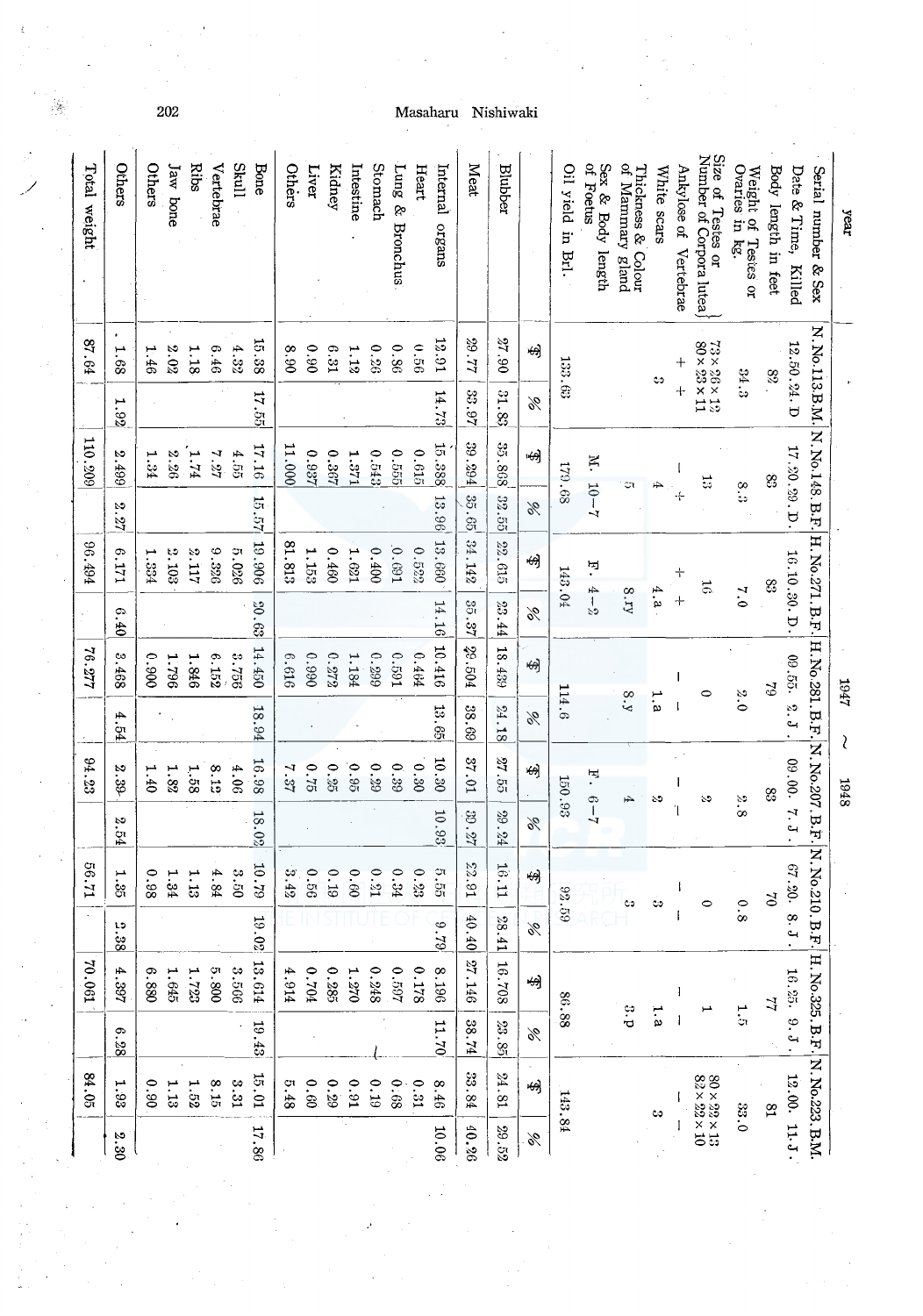| 8.25                      | 8.865                                                    | 2.13  | 1.65                                                                             | 7.59          | 7.100                                                                                                | 1.92          | 1.49                    | 2.17  | 1.50                                                 | 3.13  | 1.77                                               | 3.95         | 1.860                                                                           | 2.16          | 1.49        | Others                                                   |
|---------------------------|----------------------------------------------------------|-------|----------------------------------------------------------------------------------|---------------|------------------------------------------------------------------------------------------------------|---------------|-------------------------|-------|------------------------------------------------------|-------|----------------------------------------------------|--------------|---------------------------------------------------------------------------------|---------------|-------------|----------------------------------------------------------|
|                           | 1.166                                                    |       | 0.94                                                                             |               | 1.241                                                                                                |               | 1.13                    |       | 1.14                                                 |       | 1.05                                               |              | 0.803                                                                           |               | 1.02        | Others                                                   |
|                           | 2.182                                                    |       | 1.40                                                                             |               | 2.434                                                                                                |               | $1.67$                  |       | 1.51                                                 |       | 1.19                                               |              | 1.397                                                                           |               | 1.12        | Jaw bone                                                 |
|                           | 2.335                                                    |       | 1.40                                                                             |               | 2.154                                                                                                |               | 1.50                    |       | 1.29                                                 |       | 1.04                                               |              | 1.402                                                                           |               | 1.08        | <b>Ribs</b>                                              |
|                           | 8.440                                                    |       | 4.31                                                                             |               | 189.8                                                                                                |               | 4.58                    |       | 5.75                                                 |       | 4.77                                               |              | 5.478                                                                           |               | 5.84        | Vertebrae                                                |
|                           | 5.484                                                    |       | $3.05\,$                                                                         |               | 042.9                                                                                                |               | $3.05$                  |       | 3.06                                                 |       | 2.78                                               |              | 3.515                                                                           |               | $2.92\,$    | <b>Skull</b>                                             |
| 18.19                     | 10.607                                                   | 14.34 | 11.10                                                                            | 21.48         | 20.080                                                                                               | 18.37         | 11.93                   | 18.49 | 12.75                                                | 19.18 | 10.83                                              | 19.97        | 12.595                                                                          | 17.38         | 11.98       | Bone                                                     |
|                           | 6.939                                                    |       | 4.879                                                                            |               | 698.7                                                                                                |               | 5.881                   |       | 4.423                                                |       | 3.60                                               |              | 3.533                                                                           |               | 4.681       | Others                                                   |
| $\overline{\mathbb{R}}_p$ | 1.347                                                    |       | 0.75                                                                             |               | 1.085                                                                                                |               | 0.94                    |       | $0.75$                                               |       | 99.0                                               |              | 0.688                                                                           |               | 0.70        | Liver                                                    |
|                           | $00+00$                                                  |       | 0.18                                                                             |               | 0.343                                                                                                |               | 0.25                    |       | 0.24                                                 |       | 0.16                                               |              | 80%                                                                             |               | 0.20        | Kidney                                                   |
|                           | 1.374                                                    |       | 0.95                                                                             |               | 1.647                                                                                                |               | 1.11                    |       | 1.02                                                 |       | 0.86                                               |              | 0.765                                                                           |               | 1.13        | Intestine                                                |
|                           | 0.280                                                    |       | 0.28                                                                             |               | 0.492                                                                                                |               | 0.30                    |       | 0.30                                                 |       | 0.25                                               |              | 0.260                                                                           |               | 0.25        | Stomach                                                  |
|                           | 0.889                                                    |       | 0.47                                                                             |               | 458.0                                                                                                |               | 0.68                    |       | 0.46                                                 |       | 0.53                                               |              | 0.461                                                                           |               | 89.0        | Lung &<br><b>Bronchus</b>                                |
|                           | 0.344                                                    |       | 0.23                                                                             |               | 028.0                                                                                                |               | 0.33                    |       | 0.18                                                 |       | 0.11                                               |              | 0.257                                                                           |               | 0.30        | Heart                                                    |
| 10.74                     | 11.573                                                   | 9.98  | 682.7                                                                            | 13.56         | 12.683                                                                                               | 12.22         | 167.6                   | 10.69 | 7.373                                                | 10.75 | 10.9                                               | 62.6         | 6.172                                                                           | 11.52         | 1.941       | Internal<br>organs                                       |
| 36.95                     | 39.838                                                   | 45.12 | 34.93                                                                            | 33.80         | 31.605                                                                                               | 43.85         | 34.04                   | 41.07 | 28.33                                                | 39.62 | 22.38                                              | 41.04        | 25.879                                                                          | 36.03         | 24.83       | Meat                                                     |
| 25.87                     | 168.7%                                                   | 28.42 | 22.000                                                                           | 23.57         | 22.034                                                                                               | 26.64         | 20.68                   | 27.58 | 19.02                                                | 27.32 | 15.43                                              | 26.25        | 16.556                                                                          | 32.92         | 22.69       | <b>Blubber</b>                                           |
| %                         | ುಳ್ತಾ                                                    | %     | 煳                                                                                | %             | 蚓                                                                                                    | $\%$          | 蚂                       | %     | 蚓                                                    | %     | -69                                                | %            | 岎                                                                               | %             | 蚓           |                                                          |
|                           | 122.76                                                   |       | 107.94                                                                           |               | 92.16                                                                                                |               | 113.13                  |       | 110.31                                               | 74.22 |                                                    |              | 75.54                                                                           |               | 103.16      | Oil yield in Brl.                                        |
|                           |                                                          |       |                                                                                  |               |                                                                                                      |               |                         |       |                                                      |       |                                                    |              |                                                                                 |               |             | of Foetus<br>Sex & Body length                           |
|                           |                                                          |       |                                                                                  |               | 10dy                                                                                                 |               | $\mathbb{C} \mathbb{I}$ |       |                                                      |       |                                                    |              |                                                                                 |               | ১৩          | of Mannary<br>Thickness &<br>pue <sub>18</sub><br>Colour |
|                           | 42                                                       |       | $\ddot{\mathbf{c}}$                                                              |               | łа                                                                                                   |               | C                       |       | $\sim$                                               |       | S                                                  | 3c           |                                                                                 |               | S           | White scars                                              |
| $\ddot{}$                 |                                                          |       |                                                                                  | $\ddot{\tau}$ | $\ddot{\phantom{1}}$                                                                                 |               | ł                       |       |                                                      | I.    |                                                    | $\mathbf{I}$ |                                                                                 |               | ł           | Ankylosis of Vertebrae                                   |
|                           | $(62 \times 26 \times 21)$<br>$(65 \times 24 \times 14)$ |       | $\begin{bmatrix} 59 \times 23 \times 18 \\ 66 \times 25 \times 16 \end{bmatrix}$ |               | $\mathbf{a}$                                                                                         |               | $\bullet$               |       | $18 \times 12 \times 10$<br>$18 \times 16 \times 11$ |       | $38 \times 11 \times 8$<br>$36 \times 12 \times 7$ |              | $\begin{array}{l} 61 \times 19 \times 13 \\ 60 \times 18 \times 13 \end{array}$ |               | 9.          | Size of Testes or<br>Number of Corpora lutea             |
|                           | $\mathfrak{B}$                                           |       | 38.5                                                                             | es.es         |                                                                                                      | $\frac{6}{6}$ |                         | 3.3   |                                                      | 4.6   |                                                    | 22.5         |                                                                                 | $\frac{1}{2}$ |             | Ovaries in kg.<br>Weight of Testes or                    |
|                           | 8                                                        |       | 74                                                                               |               | $\infty$                                                                                             |               | $\mathfrak{D}$          |       | $\mathbb{Z}$                                         |       | $\mathbb{Z}$                                       |              | $\mathcal{C}$                                                                   |               | 82          | Body length in feet                                      |
|                           | 15.50. 22.J                                              |       | 13.15 21.J.                                                                      |               | 12.55-21.J                                                                                           |               | 06.50. 21.J             |       | 11.15 16.J                                           |       | 03.40.15.J                                         |              | 13.20. 14.J.                                                                    |               | 12.35, 12.J | Date & Time, Killed                                      |
|                           | N. No.280.B.M. H. No.438.B.M.                            |       |                                                                                  |               | И 2013/03/30 H.T. H. No.2009 H.N. No.2009 H.N. No.2009 H.N. No.2009 H.N. H. No.2009 H.N. No.2009 H.N |               |                         |       |                                                      |       |                                                    |              |                                                                                 |               |             | Serial number & Sex                                      |
|                           |                                                          |       |                                                                                  |               |                                                                                                      |               | 1948                    | ₹     | 17847                                                |       |                                                    |              |                                                                                 |               |             | Year                                                     |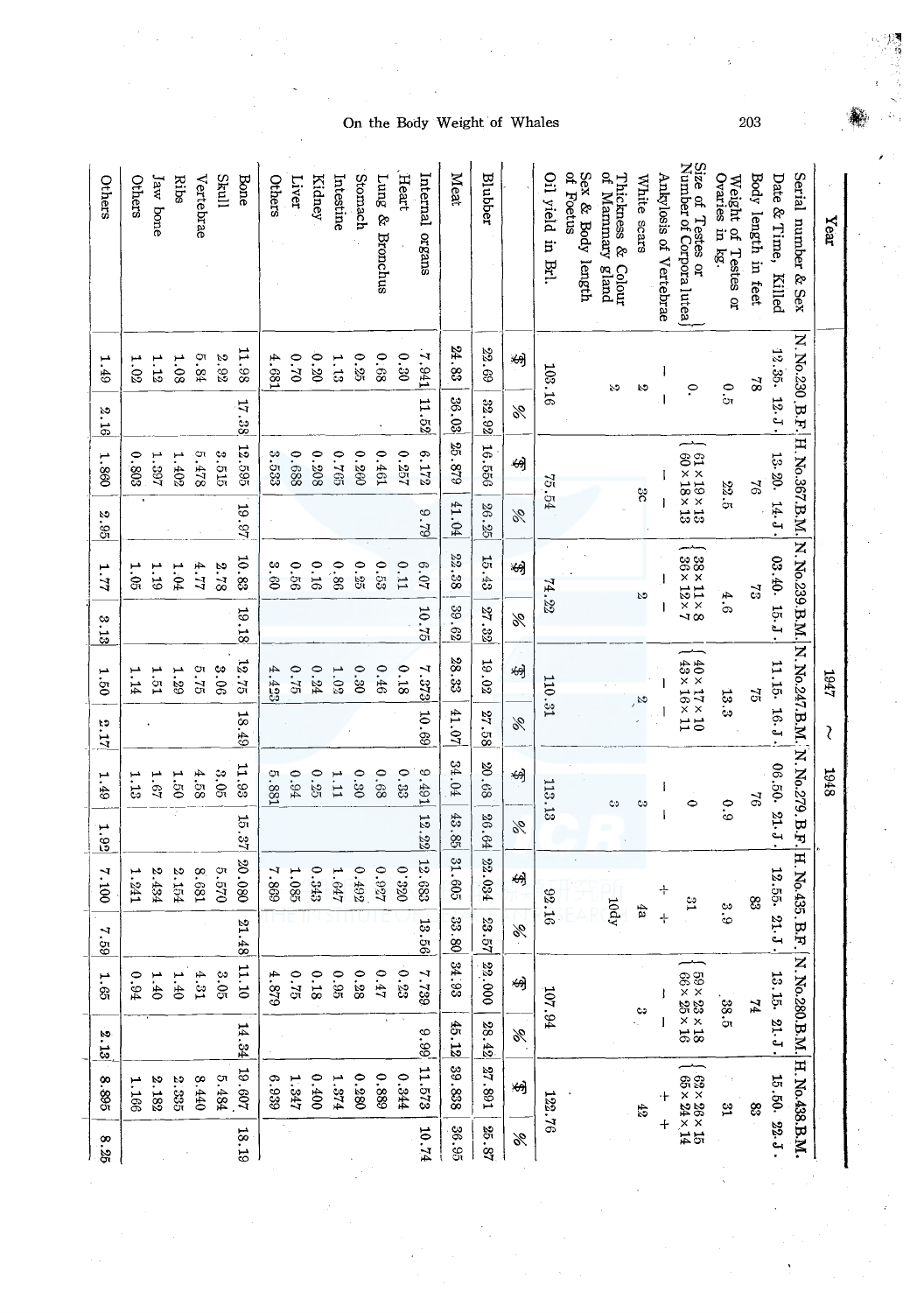|              | 82.289                          |       | 62.328            |              | 86.267                                         |               | 97.63                                                                           |             | 108.62   |                 | 77.425 |                  | 55.3306                                         |                  | 127.544   | Total Weight                                 |
|--------------|---------------------------------|-------|-------------------|--------------|------------------------------------------------|---------------|---------------------------------------------------------------------------------|-------------|----------|-----------------|--------|------------------|-------------------------------------------------|------------------|-----------|----------------------------------------------|
| 4.60         | 3.787                           | 4.47  | 82.786            | 6.13         | 5.296                                          | 1.99          | 1.94                                                                            | 1.94        | 2.11     | ্য<br>69        | 4.336  | N<br>$\ddot{22}$ | 1.23                                            | 2.72             | 2.19      | Others                                       |
|              | 0.955                           |       | 114'0             |              | 1.024                                          |               | 1.28                                                                            |             | 330      |                 | 0.888  |                  | 1.20                                            |                  | 1.88      | Others                                       |
|              | 1 544                           |       | 1.257             |              | 2.044                                          |               | 92.1                                                                            |             | $2.07\,$ |                 | 1.398  |                  | 1.12                                            |                  | 1.99      | Jaw bone                                     |
|              | 1.498                           |       | F60 <sup>-1</sup> |              | 1.916                                          |               | 1.67                                                                            |             | 1.64     |                 | 1.358  |                  | 1.16                                            |                  | 1.47      | Ribs                                         |
|              | 6.194                           |       | 5.164             |              | 922.9                                          |               | 6.35                                                                            |             | 6.39     |                 | 6.170  |                  | 4.19                                            |                  | 7.32      | Vertebrae                                    |
|              | 3.480                           |       | $3.035$           |              | 5.014                                          |               | 3.58                                                                            |             | 4.80     |                 | 3.485  |                  | 2.54                                            |                  | 4.88      | Skul1                                        |
| 16.62        | 13.671                          | 18.07 | $195^{\circ}$     | 19.40        | 16,734                                         | 14.99         | 14.64                                                                           | 14.97       | 16.26    | 17.18           | 13.299 | 18.45            | $10.21\,$                                       | 13.75            | 17.54     | Bone                                         |
|              | 5.820                           |       | 4.300             |              | 7.288                                          |               | 6.79                                                                            |             | 7.39     |                 | 6.652  |                  | 3.3506                                          |                  | 9.104     | Others                                       |
|              | 002.0                           |       | 0.601             |              | 0.958                                          |               | 1.16                                                                            |             | 1.30     |                 | 0.827  |                  | 0.56                                            |                  | 1.00      | Liver                                        |
|              | 0.200                           |       | 0.167             |              | 0.283                                          |               | 0.33                                                                            |             | 0.49     |                 | 843.0  |                  | 0.13                                            |                  | $0.36$    | Kidney                                       |
|              | 0.945                           |       | 1.004             |              | 1.021                                          |               | 1.13                                                                            |             | 1.59     |                 | 1.193  |                  | $L1.0$                                          |                  | 1.49      | Intestine                                    |
|              | 0.231                           |       | 81.0              |              | 0.321                                          |               | 0.53                                                                            |             | 0.54     |                 | 0.243  |                  | $0.25\,$                                        |                  | 0.47      | Stomach                                      |
|              | 0.590                           |       | 0.481             |              | 0.644                                          |               | 62.0                                                                            |             | 0.70     |                 | 0.466  |                  | 0.48                                            |                  | $60\,1$   | Lung &<br>Bronchus                           |
|              | 0.215                           |       | 0.297             |              | 0.333                                          |               | 0.21                                                                            |             | 0.59     |                 | 0.371  |                  | 0.16                                            |                  | 0.43      | Heart                                        |
| 10.58        | 102.8                           | 11.27 | 2.033             | 12.59        | 10.848                                         | 11.00         | 10.74                                                                           | 11.60       | 12.60    | 12.96           | 10:030 | 10.20            | 5.6406                                          | 10.93            | 13.944    | Internal organs                              |
| 43.50        | 267.797                         | 40.92 | 25.495            | 35.62        | 30.730                                         | 42.62         | 41.61                                                                           | 42.73       | 46.41    | 38.83           | 30.062 | 40.97            | 22.67                                           | 48.23            | 12.51     | Meat                                         |
| 94.70        | 20.333                          | 25.27 | 15.753            | 26.26        | 22.659                                         | 29.40         | 28.70                                                                           | 28.76       | 31.24    | 25.44           | 19.698 | 28.16            | 15.58                                           | 25.37            | 33.36     | <b>Blubber</b>                               |
| %            | 岣                               | %     | 峢                 | %            | 岣                                              | P             | 烟                                                                               | %           | ₩θ       | %               | 峢      | r<br>10          | 蚓                                               | %                | 屻         |                                              |
|              | 100.02                          |       | 76.98             |              | 110.70                                         |               | 152.93                                                                          |             | 159.08   |                 | 101.16 | 19.41            |                                                 |                  | 159.25    | Oil yield in Brl                             |
|              |                                 |       |                   |              |                                                |               |                                                                                 |             |          |                 |        |                  |                                                 |                  |           | of Foetus<br>Sex & Body length               |
|              | ď                               |       | ďő                |              |                                                |               |                                                                                 | అ           |          | gdy             |        |                  | ು                                               | $\infty$         |           | of Mammary<br>Thickness &<br>gland<br>Colour |
|              | 1a                              |       | Įa                |              | łа                                             |               | Æ                                                                               | 4           |          | 3á              |        | P,               |                                                 | Ŧ                |           | White scars                                  |
|              | J                               | 1     | I                 | +            | $\ddot{}$                                      |               |                                                                                 |             | ┿        |                 |        |                  |                                                 | $\ddot{\text{}}$ | $\dot{+}$ | Ankylosis of Vertebrae                       |
| $\bullet$    |                                 |       | $\bullet$         |              | $62\times22\times15$ $\times13$                |               | $\begin{array}{l} 58 \times 22 \times 14 \\ 58 \times 22 \times 15 \end{array}$ |             | ೪        | 0               |        |                  | $\bullet$                                       |                  | 51        | Size of Testes or<br>Number of Corpora lutea |
| ب<br>ح       |                                 | 1.2   |                   | 30.5         |                                                | 30.5          |                                                                                 | 9.6         |          | $\frac{1}{4}$ . |        | $\ddot{0}$ .6    |                                                 | 4.1              |           | Ovaries in kg.<br>Weight of Testes or        |
|              | $\overline{u}$                  |       | $\mathbb{S}^2$    |              | $\mathbb{Z}$                                   |               | 77                                                                              |             | 88       |                 | 94     |                  | 74                                              |                  | 88        | Body length in feet                          |
| 21.30. 21.F. |                                 |       | 18.30. 20. F      | 09.30. 20.F. |                                                | 17.00. 15. F. |                                                                                 | 22.40. 14 F |          | 19.35. 7 F      |        | 12.35.2. T.      |                                                 | 16.10 27.J       |           | Date & Time, Killed                          |
|              | H. No.736. B.F. H. No.742. B.F. |       |                   |              | N. No.411. B.F. N. No.415.B.M. H. No.734. B.M. |               |                                                                                 |             |          |                 |        |                  | N. No.319. B.F. N. No.337. B.F. H. No.337. B.F. |                  |           | Serial number & Sex                          |
|              |                                 |       |                   |              |                                                |               | 8761                                                                            | S           | 17947    |                 |        |                  |                                                 |                  |           | Year                                         |

ą

Masaharu Nishiwaki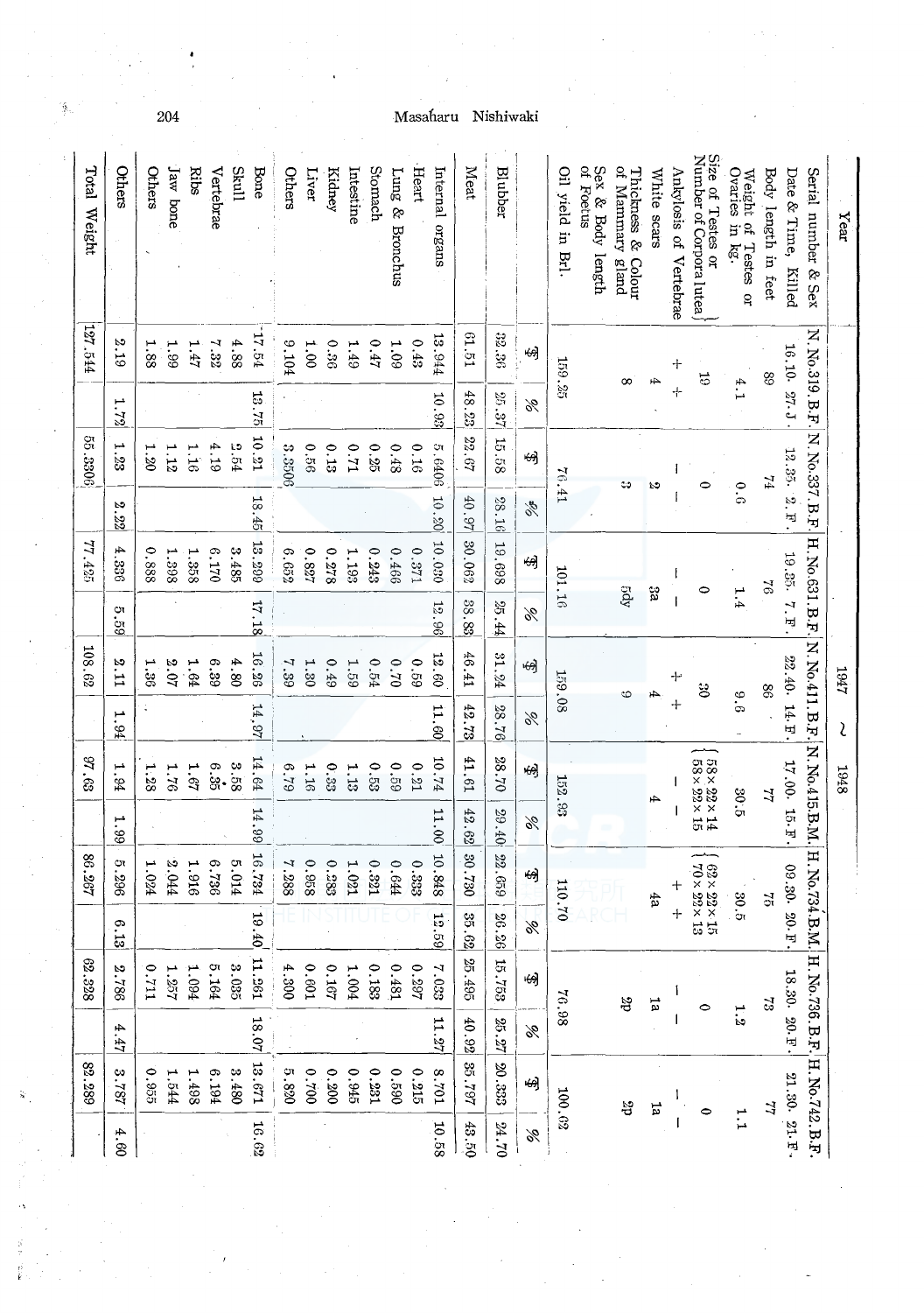|       | <b>DD 420</b>                  |                        | こナン フユ                                                                          |               | ì<br>š                                                                |                      | $\frac{3}{2}$<br>ì                                                              |                   | $\ddot{\cdot}$<br>$\frac{1}{4}$ |              | ì<br>$\frac{1}{2}$                   |                 |                                      |               |                      |                                                         |
|-------|--------------------------------|------------------------|---------------------------------------------------------------------------------|---------------|-----------------------------------------------------------------------|----------------------|---------------------------------------------------------------------------------|-------------------|---------------------------------|--------------|--------------------------------------|-----------------|--------------------------------------|---------------|----------------------|---------------------------------------------------------|
| 613   | 8.159                          | 4.83                   | 3.718                                                                           | 6.78          | 6.463                                                                 | ∞<br>$\frac{36}{36}$ | 8.900                                                                           | CT.<br>$\ddot{9}$ | 5.646                           | S<br>ės.     | H<br>$\ddot{\text{e}}$               | 4<br>$\ddot{3}$ | 6.264                                | Y)<br>90.     | $2.34\,$             | Others                                                  |
|       | 1.040                          |                        | 1.029                                                                           |               | 1.003                                                                 |                      | 0.923                                                                           |                   | 1.025                           |              | 1.41                                 |                 | 0.868                                |               | 1.35                 | Others                                                  |
|       | 1.754                          |                        | 1.767                                                                           |               | 1,892                                                                 |                      | 2.030                                                                           |                   | 1.786                           |              | 1.35                                 |                 | 1.440                                |               | 9.00                 | Jaw bone                                                |
|       | 1.731                          |                        | 1.758                                                                           |               | 2.590                                                                 |                      | $2.021\,$                                                                       |                   | 1.595                           |              | 1.84                                 |                 | 1.239                                |               | 1.42                 | Ribs                                                    |
|       | 7.230                          |                        | 7.264                                                                           |               | 609.2                                                                 |                      | 7.465                                                                           |                   | 7.600                           |              | 6.49                                 |                 | 914'9                                |               | 7.63                 | Vertebrae                                               |
|       | 4.480                          |                        | 4.773                                                                           |               | 2.806                                                                 |                      | 4.205                                                                           |                   | 4.660                           |              | 87.3                                 |                 | 899'8                                |               | 4.91                 | <b>Skull</b>                                            |
| 16.28 | 16.235                         | 21.70                  | 16.691                                                                          | 16.55         | 15.800                                                                | 16.76                | 16.644                                                                          | 17.55             | 16.665                          | 17.42        | 14.87                                | 16.42           | 13.832                               | 15.22         | $17.31$              | Bone                                                    |
|       | 8.5058                         |                        | 878.5                                                                           |               | 5.767                                                                 |                      | 8.025                                                                           |                   | 8.816                           |              | 5.489                                |                 | 6.034                                |               | 8.676                | Others                                                  |
|       | 0.938                          |                        | 897.0                                                                           |               | 0.666                                                                 |                      | 1.235                                                                           |                   | 0.827                           |              | 0.70                                 |                 | 0.805                                |               | 0.95                 | Liver                                                   |
|       | 0.299                          |                        | $0.235\,$                                                                       |               | 0.300                                                                 |                      | 0.317                                                                           |                   | 0.350                           |              | 0.26                                 |                 | 808.0                                |               | $0.35\,$             | Kidney                                                  |
|       | 1.148                          |                        | 1.299                                                                           |               | 0.937                                                                 |                      | 1.357                                                                           |                   | 1.395                           |              | 1.09                                 |                 | 1.183                                |               | 1.35                 | Intestine                                               |
|       | 6229                           |                        | 0.284                                                                           |               | 0.304                                                                 |                      | 0.305                                                                           |                   | 0.450                           |              | 0.25                                 |                 | 0.336                                |               | 0.45                 | Stomach                                                 |
|       | 0.556                          |                        | 0.437                                                                           |               | 0.561                                                                 |                      | 0.407                                                                           |                   | 0.456                           |              | 0.67                                 |                 | 0.545                                |               | 0.98                 | Lung &<br>Bronchus                                      |
|       | $16\%$ 0                       |                        | 0.439                                                                           |               | 0.227                                                                 |                      | 0.176                                                                           |                   | 0.520                           |              | $0.25\,$                             |                 | 884.0                                |               | 0.42                 | Heart                                                   |
| 13.16 | 13.1228                        | 11.88                  | 9.135                                                                           | 9.21          | 8.792                                                                 | 11.91                | 11.823                                                                          | 13.50             | 12.815                          | 10.21        | 604'8                                | 11.80           | 676.6                                | 11.58         | 13.176               | Internal organs                                         |
| 84.09 | 33.995                         | 35.70                  | 27.454                                                                          | 17.04         | 38.847                                                                | 36.13                | 35.893                                                                          | 35.30             | 33.523                          | 42.73        | 36.47                                | 40.30           | 33.964                               | 43.64         | 49.64                | Meat                                                    |
| 27.28 | 27.201                         | 25.89                  | 19.916                                                                          | 26.75         | 25.526                                                                | 26.24                | 26.068                                                                          | 27.70             | 26.307                          | 27.31        | 23.31                                | 24.05           | $20.271\,$                           | 27.50         | 31.28                | <b>Blubber</b>                                          |
| %     | 蚓                              | %                      | 蚓                                                                               | %             | 蚓                                                                     | %                    | 蚓                                                                               | %                 | 蚓                               | $\%$         | 焖                                    | %               | 烟                                    | %             | 蚓                    |                                                         |
|       | 159.66                         |                        | 118.63                                                                          |               | 159.06                                                                |                      | 140.40                                                                          |                   | 154.92                          |              | 142.07                               |                 | 104.28                               |               | 179.51               | Oil yield in Brl.                                       |
|       |                                |                        |                                                                                 |               |                                                                       |                      |                                                                                 |                   |                                 |              |                                      |                 |                                      |               |                      | Sex & Body length<br>of Foetus                          |
|       | $\mathbb{S}$                   |                        |                                                                                 |               | SRy                                                                   |                      |                                                                                 |                   | e                               |              |                                      |                 | đg                                   |               | G                    | of Mammary gland<br>Thickness &<br>Colour               |
|       | မွ                             |                        | 4c                                                                              |               | łа                                                                    |                      | ŗά                                                                              |                   | ă                               | А            |                                      |                 | $\mathbf{z}_2$                       |               | 4                    | White scars                                             |
| Þ     | Þ                              | ω                      | ω                                                                               |               | $\mathsf{I}$                                                          | $\ddot{}$            | $\ddagger$                                                                      |                   | ł                               | $\ddot{}$    | ┿                                    |                 | $\mathbf{I}$                         | ı             | ł                    | Ankylosis of Vertebrae                                  |
|       | ⊬                              |                        | $\begin{array}{l} 77 \times 24 \times 16 \\ 75 \times 25 \times 18 \end{array}$ |               | $\circ$                                                               |                      | $\begin{array}{l} 79 \times 23 \times 12 \\ 84 \times 23 \times 12 \end{array}$ |                   | S                               |              | $64 \times 27 \times 12$<br>71×72×17 |                 | $\bullet$                            |               | $\vec{c}$            | Size of Testes or $\sum_{\text{Number of Corporation}}$ |
| 4.8   |                                | 44.6                   |                                                                                 | $\frac{3}{8}$ |                                                                       | 32.5                 |                                                                                 | 2.4               |                                 | 29.0         |                                      | بر<br>ون        |                                      | $\frac{6}{9}$ |                      | Ovaries in kg.<br>Weight of Testes or                   |
|       | 82                             | $\frac{1}{\sigma}$     | 58                                                                              |               | $\mathbf{g}$                                                          |                      | 8                                                                               |                   | 82                              |              | $\infty$                             |                 | 9/2                                  |               | 88                   | Body length in feet                                     |
|       | 19.50. 2. M.                   | 11.20. 26.D.           |                                                                                 |               | 18.20. 7.M.                                                           | 15.25. 5.M.          |                                                                                 |                   | 19.20. 3. M                     | 00.40. 25. F |                                      |                 | 18.25 23. F                          |               | $07.30.23 \text{ F}$ | Date & Time. Killed                                     |
|       | H. No.79. B.M. H. No.831. B.F. |                        |                                                                                 |               | N. No. 471. B.M. H. No. 819. B. F. H. No. 827. B.M. H. No. 831. B. F. |                      |                                                                                 |                   |                                 |              |                                      |                 | RN. No. 462. B. F. H. No. 745. B. F. |               |                      | Serial number & Sex                                     |
|       | 1949                           | 8761<br>$\mathfrak{c}$ |                                                                                 |               |                                                                       |                      |                                                                                 |                   | ι<br>8761                       | 1947         |                                      |                 |                                      |               |                      | $\mathbf{Y}\mathbf{e}\mathbf{a}$                        |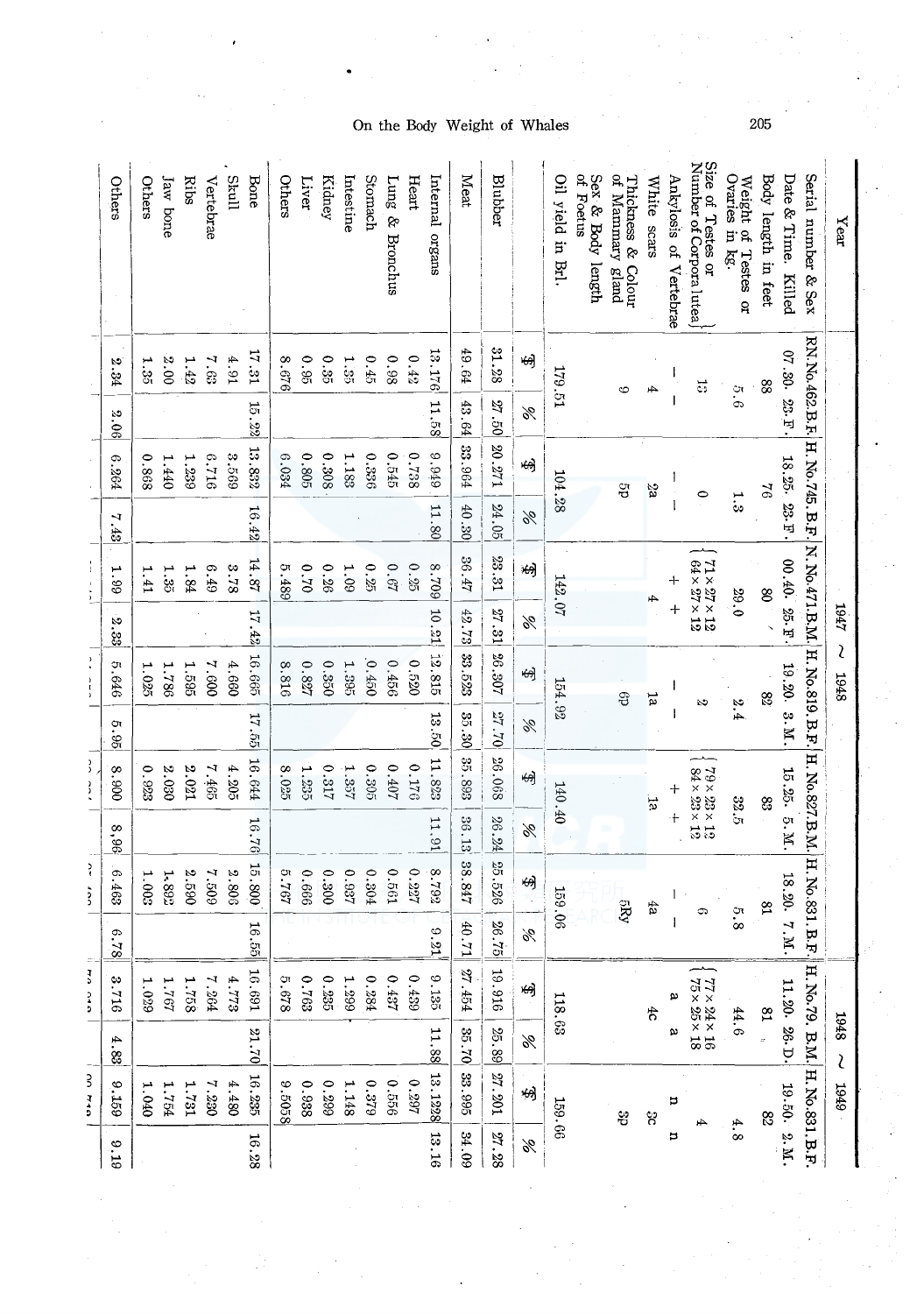| Total Weight | Others                 | Others | Jaw bone  | Ribs  | Vertebrae | <b>Skull</b> | Bone  | Others    | Liver | Kidney   | Intestine | Stomach  | $\frac{1}{2}$ gun<br>T<br>Bronchus | Heart | Internal<br>organs | Meat   | Blubber |      | Oil yield in Brl | Sex & Body length<br>of Foetus | of Mammary gland<br>Thickness &<br>Colour | White scars | Ankylosis of Vertebrae   | Size of Testes or $\lim_{\Delta x \to 0}$                                       | Ovaries in kg.<br>Weight of Testes or | Body length in feet | Date & Time,<br>Killed | Serial number & Sex                                        | <b>Year</b>   |
|--------------|------------------------|--------|-----------|-------|-----------|--------------|-------|-----------|-------|----------|-----------|----------|------------------------------------|-------|--------------------|--------|---------|------|------------------|--------------------------------|-------------------------------------------|-------------|--------------------------|---------------------------------------------------------------------------------|---------------------------------------|---------------------|------------------------|------------------------------------------------------------|---------------|
| 40.298       | 0.826                  | 0.51   | 17.0      | 67.9  | 3.62      | $2.27\,$     | 06.2  | 2.599     | 0.560 | 0.150    | 0.563     | 0.139    | 0.25                               | 0.150 | 4.411              | 17.891 | 46.9    | 峢    |                  |                                |                                           |             |                          | $\begin{pmatrix} 56 \times 13 \times 12 \\ 56 \times 17 \times 9 \end{pmatrix}$ |                                       | ₽9                  |                        |                                                            |               |
|              | b.<br>$-62$            |        |           |       |           |              | 19.60 |           |       |          |           |          |                                    |       | 10.95              | 44.40  | 23.00   | %    | S4.73            |                                |                                           | Æ           |                          |                                                                                 | 12.7                                  |                     | 09.25. 30.D.           |                                                            |               |
| 45.238       | 0.814                  | 0.555  | 272       | 1.038 | 4.07      | 2.555        | 8.938 | 7.685     | 0.464 | 0.15     | 0.60      | 0.12     | 0.248                              | 0.131 | 4.598              | 20.747 | 10.341  | 蚓    |                  |                                |                                           |             |                          | $56 \times 24 \times 12$<br>(dx 20 x 11                                         |                                       | 3                   |                        |                                                            |               |
|              | 1.80                   |        |           |       |           |              | 19.76 |           |       |          |           |          |                                    |       | 872                | 45.86  | 22.86   | %    | 57.57            |                                |                                           |             | $\overline{\phantom{a}}$ |                                                                                 | 21.6                                  |                     | 10.15. 30.D.           |                                                            |               |
| 51.667       | 1.855                  | 0.461  | 606.0     | 0.966 | 5.724     | 2.288        | 8.338 | $2.900\,$ | 0.592 | 0.198    | 0.960     | 0.293    | 0.401                              | 0.239 | 5.583              | 25.358 | 10.533  | 岣    |                  |                                | ဗို                                       | 급           | I                        |                                                                                 |                                       | 69                  | 06.50.3.J              | H.N. Ro. 152. F.M. N. No. 252. E.M. H. N. P. N. 284. F. P. |               |
|              | $\omega$<br>$\ddot{5}$ |        |           |       |           |              | 16.16 |           |       |          |           |          |                                    |       | 10.78              | 49.08  | 20.39   | %    | 46.80            |                                |                                           |             | 1                        | $\overline{\phantom{a}}$                                                        | 0.4                                   |                     |                        |                                                            |               |
| 48.087       | 1.587                  | 0.524  | 846.0     | 0.842 | 3.958     | 2.490        | 8.792 | 1.970     | 0.617 | 0.179    | 0.825     | 0.120    | 6230                               | 0.156 | 4.226              | 22.391 | 11.091  | 蚓    | 47               |                                |                                           | łа          | $\pm$                    | $65 \times 21 \times 13$<br>$58 \times 23 \times 13$                            |                                       | 99                  |                        |                                                            | $\frac{1}{2}$ |
|              | 3.30                   |        |           |       |           |              | 18.28 |           |       |          |           |          |                                    |       | 8.79               | 46.56  | 23.07   | %    | $-28$            |                                |                                           |             | $\ddot{}$                |                                                                                 | 24.4                                  |                     | 16.45. 7. J.           |                                                            |               |
| 40.21        | 0.91                   | 0.43   | 0.72      | 0.67  | 3.47      | 0.98         | 6.27  | 2.36      | 0.35  | 0.22     | 0.49      | 0.12     | 0.29                               | 0.13  | 3.96               | 19.50  | 29.6    | 岣    | 49,48            |                                |                                           |             |                          | $2 \times 12 \times 12$<br>$1 \times 16 \times 12$                              |                                       | 3                   | 11.40.8.J              |                                                            | $\frac{1}{2}$ |
|              | 2.26                   |        |           |       |           |              | 15.59 |           |       |          |           |          |                                    |       | 9.85               | 48.50  | 23.80   | %    |                  |                                |                                           |             |                          |                                                                                 | 10.2                                  |                     |                        |                                                            |               |
| 64.262       | 1.27                   | 0.75   | $0\%$ : I | 1.69  | 4.50      | $2.35\,$     | 10.49 | 4.222     | 0.49  | $0.20\,$ | 1.21      | $0.25\,$ | 0.42                               | 0.18  | 8.972              | 29.93  | 15.60   | 蚓    | 68.26            |                                | ч                                         | Æ,          | ╈                        | $\frac{2}{3}$                                                                   |                                       | 74                  |                        | H.No.314.F.M. N.No.211.F.M. No.224. F.F                    |               |
|              | 1.98                   |        |           |       |           |              | 16.32 |           |       |          |           |          |                                    |       | 10.85              | 46.57  | 24.28   | $\%$ |                  |                                |                                           |             | ┿                        |                                                                                 | 2.4                                   |                     | 15.35.11.J.            |                                                            |               |
| 57.602       | $0.97\,$               | 0.90   | 1.25      | 1.89  | 92.76     | $2.62\,$     | 11.42 | 3.512     | 0.56  | $0.23\,$ | $1.04\,$  | $0.20$   | 6.54                               | 0.13  | 6.212              | 25.22  | 13.78   | 蚓    | 60.23            |                                | œ                                         |             | $+$                      | $\infty$                                                                        |                                       | $\tilde{c}$         | 17.15, 11.J            |                                                            |               |
|              | 1.68                   |        |           |       |           |              | 19.83 |           |       |          |           |          |                                    |       | 64'0I              | 43.78  | 23.92   | %    |                  |                                |                                           |             |                          |                                                                                 | $7.7\,$                               |                     |                        |                                                            |               |
| 69.542       | 1.63                   | 0.56   | 1.25      | 05.1  | 4.56      | $2.63\,$     | 10.20 | 2.842     | 0.40  | $0.17$   | 92.0      | 0.10     | 0.41                               | 0.30  | 7.982              | 31.17  | 18.56   | 169  | 92.22            | $M. 9 - 1$                     |                                           | 4           | $+$                      | 14                                                                              |                                       | 74                  |                        | N. No.225. F.F. N. No.236. F.F.                            |               |
|              | 3.34                   |        |           |       |           |              | 14.67 |           |       |          |           |          |                                    |       | 11.48              | 44.82  | 26.69   | %    |                  |                                | ¢                                         |             |                          |                                                                                 | $\frac{2}{3}.1$                       |                     | 14.30, 13. J           |                                                            |               |

Masaharu Nishiwaki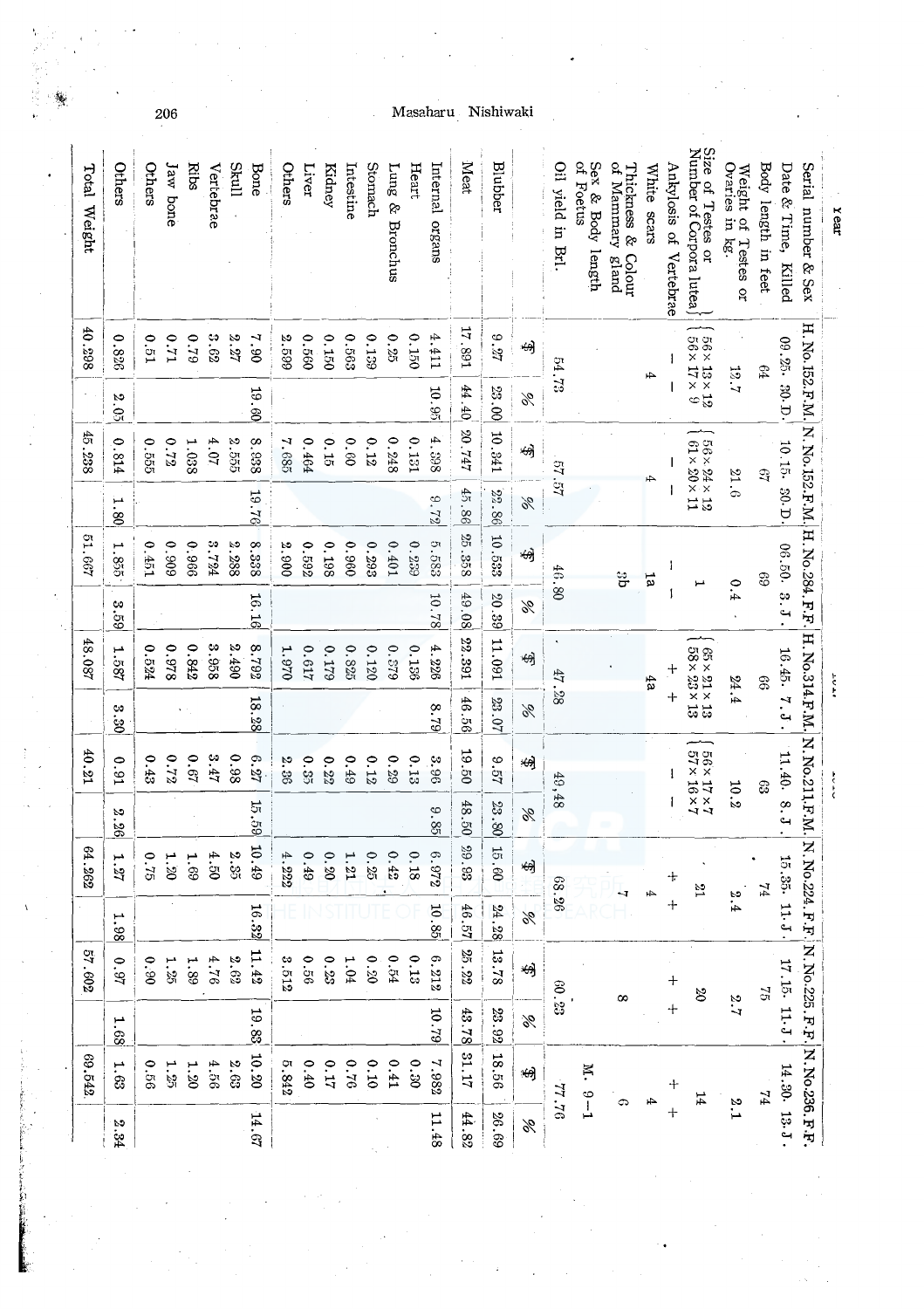|             | 49.695                     |             | 48.498     |       | 47.987                         |              | 47.576                                                                           |               | 58.512         |               | 57.682       |        | 41.648                      |            | 80.723          | Total Weight                                           |
|-------------|----------------------------|-------------|------------|-------|--------------------------------|--------------|----------------------------------------------------------------------------------|---------------|----------------|---------------|--------------|--------|-----------------------------|------------|-----------------|--------------------------------------------------------|
| $2.03\,$    | 1.01                       | 7.63        | 3.701      | 4.07  | 6361                           | 5.08         | 2.417                                                                            | 2.21          | 1.29           | 1.94          | 1.12         | 2.62   | 0.09                        | 1.93       | 1.174           | Others                                                 |
|             | 0.50                       |             | 0.582      |       | 0.534                          |              | 0.420                                                                            |               | 9.66           |               | 0.49         |        | 0.51                        |            | 0.65            | Others                                                 |
|             | 96.96                      |             | 1.085      |       | 0.958                          |              | 194'0                                                                            |               | 1.26           |               | 1.10         |        | 0.81                        |            | 1.17            | Jaw bone                                               |
|             | $L\!L$ 0                   |             | 1.281      |       | 1.013                          |              | 646.0                                                                            |               | 1.08           |               | 06.0         |        | 1.06                        |            | 1.20            | Ribs                                                   |
|             | 3.59                       |             | 4.357      |       | 4.228                          |              | 9.820                                                                            |               | 3.50           |               | 3.0.5        |        | $2.85$                      |            | 4.38            | Vertebrae                                              |
|             | 1.63                       |             | 88671      |       | $2.334\,$                      |              | 016.1                                                                            |               | 2.46           |               | 2.28         |        | 1.85                        |            | $2.47\,$        | <b>Skull</b>                                           |
| 14.99       | 7.45                       | 19.03       | 9.227      | 10.15 | $400^\circ$ 6                  | 0.56         | 7.883                                                                            | 15.31         | 96.8           | 13.56         | $7.82$       | 17.00  | 7.08                        | 16.25      | 9.87            | Bone                                                   |
|             | 3.835                      |             | $2.803\,$  |       | 3.006                          |              | 2.357                                                                            |               | 3.722          |               | 3.592        |        | 2.228                       |            | 4.199           | Others                                                 |
|             | 0.50                       |             | 0.517      |       | 0.448                          |              | 0.475                                                                            |               | 0.53           |               | 0.54         |        | 0.38                        |            | 0.56            | Liver                                                  |
|             | $0.25$                     |             | 0.145      |       | 0.180                          |              | 0.165                                                                            |               | $0.21\,$       |               | 0.16         |        | 0.11                        |            | 0.14            | Kidney                                                 |
|             | $63.0$                     |             | 666'0      |       | 0.755                          |              | 362'0                                                                            |               | $0.80$         |               | 6.73         |        | 0.58                        |            | $\emph{b1}$ 0   | Intestine                                              |
|             | 0.22                       |             | 0.266      |       | 0.233                          |              | 0.240                                                                            |               | 0.17           |               | 0.23         |        | 0.15                        |            | 0.27            | Stomach                                                |
|             | 0.29                       |             | 0.303      |       | 0.335                          |              | 0.285                                                                            |               | 0.45           |               | 0.30         |        | 0.20                        |            | 0.40            | Lung &<br>Bronchus                                     |
|             | 0.17                       |             | 0.142      |       | 0.205                          |              | 0.220                                                                            |               | 0.18           |               | 0.14         |        | 0.13                        |            | 0.16            | Heart                                                  |
| 11.84       | $5.885$                    | 10.65       | 5.168      | 10.89 | 5.162                          | 9.54         | 4.535                                                                            | 10.36         | 6.062          | 18.6          | 2.692        | $9.07$ | 3.778                       | 10.54      | 668.9           | Internal organs                                        |
| 43.57       | 26.65                      | 42.14       | 36.436     | 44.72 | 21.181                         | 46.16        | 21.963                                                                           | 46.18         | $27.0\sqrt{2}$ | 49.06         | 28.30        | 45.88  | 19.11                       | 47.91      | 29.09           | Meat                                                   |
| 27.57       | 20.55 13.70                |             | 996'6      | 21.17 | 10.028                         | 22.66        | 10.778                                                                           | 25.94         | 15.18          | 26.57         | 14.75        | 25.43  | 10.59                       | 23.37      | 14.19           | <b>Blubber</b>                                         |
| %           | 蚓                          | %           | 屻          | %     | 岣                              | $\%$         | 屻                                                                                | %             | 蚓              | $\mathscr{C}$ | 烟            | %      | -69                         | %          | ΧĤ              |                                                        |
|             | 18.84                      | 46.8        |            |       | 44.16                          |              | 42.72                                                                            | 66.60         |                | 74.28         |              |        | 61.19                       | 74.10      |                 | Oil yield in Brl.                                      |
|             |                            |             |            |       |                                |              |                                                                                  |               |                | $9 - 6$       | N.           |        |                             | $01 - 2$   | F.              | or Foetus<br>Sex & Body length                         |
| ာ           |                            |             | $-5dy$     |       | ξάy                            |              |                                                                                  | Ñ.            |                | Cτ            |              |        |                             | Ł          |                 | of Mammary<br>Thickness & Colour<br>bue <sub>l</sub> g |
|             | ÷,                         |             | 4a         |       | łа                             |              | ₫a                                                                               | S             |                | ₽             |              | ು      |                             |            | CO.             | White scars                                            |
| $\mathsf I$ |                            | $\ddot{}$   | $\ddagger$ |       | J                              | $^{+}$       | $\pm$                                                                            | ተ             | $\pm$          |               | 1            | Ł      |                             |            | J               | Ankylosis of Vertebrae                                 |
|             | 5                          |             | ခ          |       |                                |              | $\begin{array}{ll} 11 \times 12 \times 27 \\ 11 \times 12 \times 27 \end{array}$ |               | $\overline{5}$ | ┙             |              |        |                             |            | া               | Number of Corpora lutea)<br>Size of Testes or          |
| $\Omega$ .0 |                            | ین<br>دئ    |            | 1.8   |                                | 26.9         |                                                                                  | $\frac{8}{1}$ |                | 2.4           |              | 7.5    |                             | ە:<br>سا   |                 | Ovaries in kg.<br>Weight of Testes or                  |
|             | 89                         |             | 89         |       | 89                             |              | $\mathbf{3}$                                                                     |               | $\mathbf{7}$   |               | $\mathbf{r}$ |        | 64                          |            | $\mathbb{Z}$    | Body length in feet                                    |
| 11.15. 7.M. |                            | 10.30. 2.M. |            |       | 21.15. 12. F                   | 21.25. 6. F. |                                                                                  | 01.20. 5. F   |                | 17.10. 29. J  |              |        | 19.35, 18.J                 | 20.40-17-J |                 | Date & Time, Killed                                    |
|             | H.No.816.F.F.N.No.487.F.F. |             |            |       | H. No.617.F.M. H. No.702. F.F. |              |                                                                                  |               | N.No.357.F.F   |               |              |        | N.N.O.325.F.N.No.325.F.N.N. |            | N. No.254, F.F. | Serial number & Sex                                    |
|             |                            |             |            |       |                                |              | ι<br>8161                                                                        | 1947          |                |               |              |        |                             |            |                 | Year                                                   |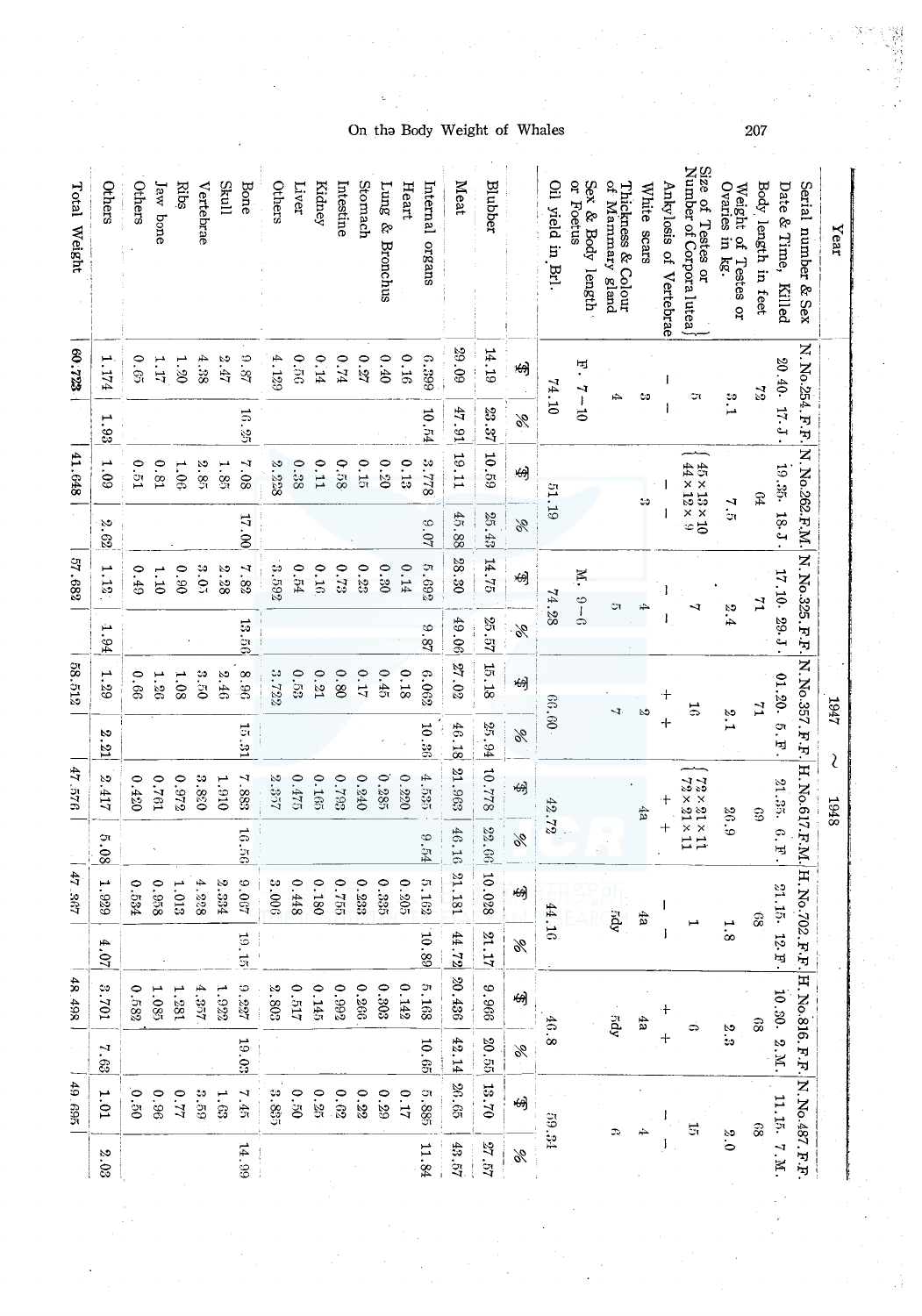| Year                                          |                                          |         |                  |       |                                                                              |        | 1948            | S                  | 6761        |                  |                  |       |                    |            |                                                 |       |
|-----------------------------------------------|------------------------------------------|---------|------------------|-------|------------------------------------------------------------------------------|--------|-----------------|--------------------|-------------|------------------|------------------|-------|--------------------|------------|-------------------------------------------------|-------|
| Serial number & Sex                           | r/N.No.15.F.F.N.No21. F.F.N.No.25.F.M.H. |         |                  |       |                                                                              |        |                 | No.85.F.F.F.H.     |             | No.86.F.F.N.     | $\rm No.68.$ F.F |       |                    |            | N.No.105.F.F.N.No.127.F.N.                      |       |
| Date & Time,<br>Killed                        | 16.45, 17.D                              |         | 15.40. 18.D.     |       | 10.45.19.D                                                                   |        | 18.30. 27.D     |                    | 20.45.28.D. |                  | 15.40 30 D       |       | $50.45 - 6.3$      |            | $09.10 \cdot 10.5$                              |       |
| Body length in feet                           | 89                                       |         | $\mathbb{S}$     |       | ි                                                                            |        | $\mathfrak{g}$  |                    | И           |                  | $\mathbb{S}^1$   |       | $H_{\rm d}$        |            | $\mathfrak{g}_7$                                |       |
| Ovaries in kg.<br>Weight of Testes or         | $\frac{3}{2}$                            |         | $\frac{8}{3}$    |       | 4.0                                                                          |        |                 | $\ddot{\theta}$ .6 |             | 2.0              | $\frac{1}{8}$    |       |                    | $\ddot{+}$ | 13.3                                            |       |
| Size of Testes or<br>Number of Corpora lutea, | 14                                       |         | 泛                |       | $\begin{array}{c} 3 \times 01 \times 88 \\ 3 \times 6 \times 04 \end{array}$ |        | $\bullet$       |                    | ç,          |                  | $\tilde{c}$      |       | 51                 |            | $65 \times 17 \times 8$ $63 \times 14 \times 8$ |       |
| Ankylosis of Vertebrae                        | ø                                        | B       | $\triangleright$ |       | Þ                                                                            | Þ      | Z               | Z                  | Þ           | Ħ                | ⋗                |       | ω                  | ρ          | ⋗                                               |       |
| White scars                                   | $\tilde{\sigma}$                         |         | ွ                |       | 꾱                                                                            |        | S.              |                    | ೫           |                  | 9g               |       | $\mathbf{\hat{s}}$ |            | 3ľ                                              |       |
| of Mammary gland<br>Thickness $\&$<br>Colour  | ਪ੍ਰ                                      |         | $\tilde{z}$      |       |                                                                              |        | GG <sub>3</sub> |                    |             | $3.5\mathrm{Ry}$ | <b>GD</b>        |       | $\mathcal{L}$      |            |                                                 |       |
| Sex & Body length<br>of Foetus                | Ĕ.                                       | $L - Z$ |                  |       |                                                                              |        |                 |                    | $F - 5 - 4$ |                  |                  |       |                    | $M.7 - 3$  |                                                 |       |
| Oil yield in Brl.                             | 41.4                                     |         | 6.6              |       | 30.8                                                                         |        | 37.7            |                    | 1.99        |                  |                  |       |                    | 0.69       | 37.8                                            |       |
|                                               | 焖                                        | %       | 岣                | %     | 蚓                                                                            | %      | 蚓               | %                  | 蚓           | %                | $\Theta$         | %     | :69                | %          | 婅                                               | 26    |
| Blubber                                       | 13.337                                   | 00.72   | 15.862           | 27.78 | 819'6                                                                        | 23.95  | 8.270           | 22, 13             | 11.324      | 81.18            | 13.335           | 87.78 | 18.249             |            | 30.81 10.460                                    | 22.93 |
| Meat                                          | 22.124                                   | 44.80   | 24.287           | 42.51 | 19.665                                                                       | 48.69  | 18.391          | 49.21              | 810.92      | 44.93            | 28.365           | 48.46 | 25.419             | 43.76      | 21.614                                          | 47.39 |
| Internal<br>organs                            | 5.1195                                   | 10.37   | 6.1728           | 10.81 | 3.532                                                                        | $8.75$ | 3.646           | 91.6               | 5.951       | 11.13            | 5.364            | 2.17  | 6.230              | 8.83       | 4.540                                           | 96.96 |
| Heart                                         | 0.233                                    |         | 0.320            |       | 0.100                                                                        |        | 0.133           |                    | 0.182       |                  | 0.238            |       | 0.252              |            | 0.500                                           |       |
| Lung &<br>Bronchus                            | 0.375                                    |         | 0.580            |       | 0.340                                                                        |        | 0.247           |                    | 0.419       |                  | 0.340            |       | 0.334              |            | 0.420                                           |       |
| Stomach                                       | 0.263                                    |         | 0.240            |       | 0.150                                                                        |        | 0.197           |                    | 2.256       |                  | 0.230            |       | 0.375              |            | 0.190                                           |       |
| Intestine                                     | 1.004                                    |         | 0.920            |       | 0.630                                                                        |        | 0.477           |                    | 0.646       |                  | 9.695            |       | 802.0              |            | 0.610                                           |       |
| Kidney                                        | 0.188                                    |         | 0.215            |       | 0.100                                                                        |        | 0.136           |                    | 0.175       |                  | 0.210            |       | 0.188              |            | 0.170                                           |       |
| Liver                                         | 0.450                                    |         | 0.645            |       | 0.360                                                                        |        | 0.344           |                    | 0.515       |                  | 0.500            |       | 0.512              |            | 0.370                                           |       |
| Others                                        | 2.6065                                   |         | 3.2528           |       | 1.852                                                                        |        | 2.112           |                    | 3,758       |                  | 3.151            |       | 2.861              |            | 2.280                                           |       |
| Bone                                          | 8.012                                    | 16.22   | 10.012           | 17.52 | 7.002                                                                        | 17.34  | 5.910           | 15.81              | 9.514       | 17.80            | 10.675           | 18.24 | 116.8              | 15.05      | 1078                                            | 18.42 |
| <b>Skull</b>                                  | 3.149                                    |         | 3.646            |       | 1.837                                                                        |        | 1.520           |                    | 2.623       |                  | 2.630            |       | 3.578              |            | 2.484                                           |       |
| Vertebrae                                     | $3.634$                                  |         | 4.529            |       | 3.232                                                                        |        | 2.803           |                    | 4.144       |                  | 4.967            |       | 3.876              |            | 3.391                                           |       |
| Ribs                                          | 0.833                                    |         | 1.344            |       | 0.750                                                                        |        | 909.0           |                    | 916'0       |                  | 1.158            |       | 816'0              |            | 110.1                                           |       |
| Jaw bone                                      | 0.859                                    |         |                  |       | 0.795                                                                        |        | 0.605           |                    | 1.114       |                  | 1.333            |       |                    |            | 946.0                                           |       |
| <b>Others</b>                                 | 0.537                                    |         | 0.493            |       | 0.388                                                                        |        | 0.373           |                    | 0.657       |                  | 182.0            |       | 0.539              |            | 0.510                                           |       |
| Others                                        | 1934                                     | 1.61    | 0.800            | 1.40  | 0.514                                                                        | 1.27   | 1.154           | 3.09               | 2.651       | 4.96             | 0.790            | 1.35  | 8180               | 1.55       | 0.594                                           | 1.30  |
| Total weight                                  | 49.3859                                  |         | 57.1338          |       | 40.386                                                                       |        | 37.371          |                    | 53.459      |                  | 88.529           |       | 58.222             |            | 45.609                                          |       |

 $\lambda$ 

Masaharu Nishiwaki

1,